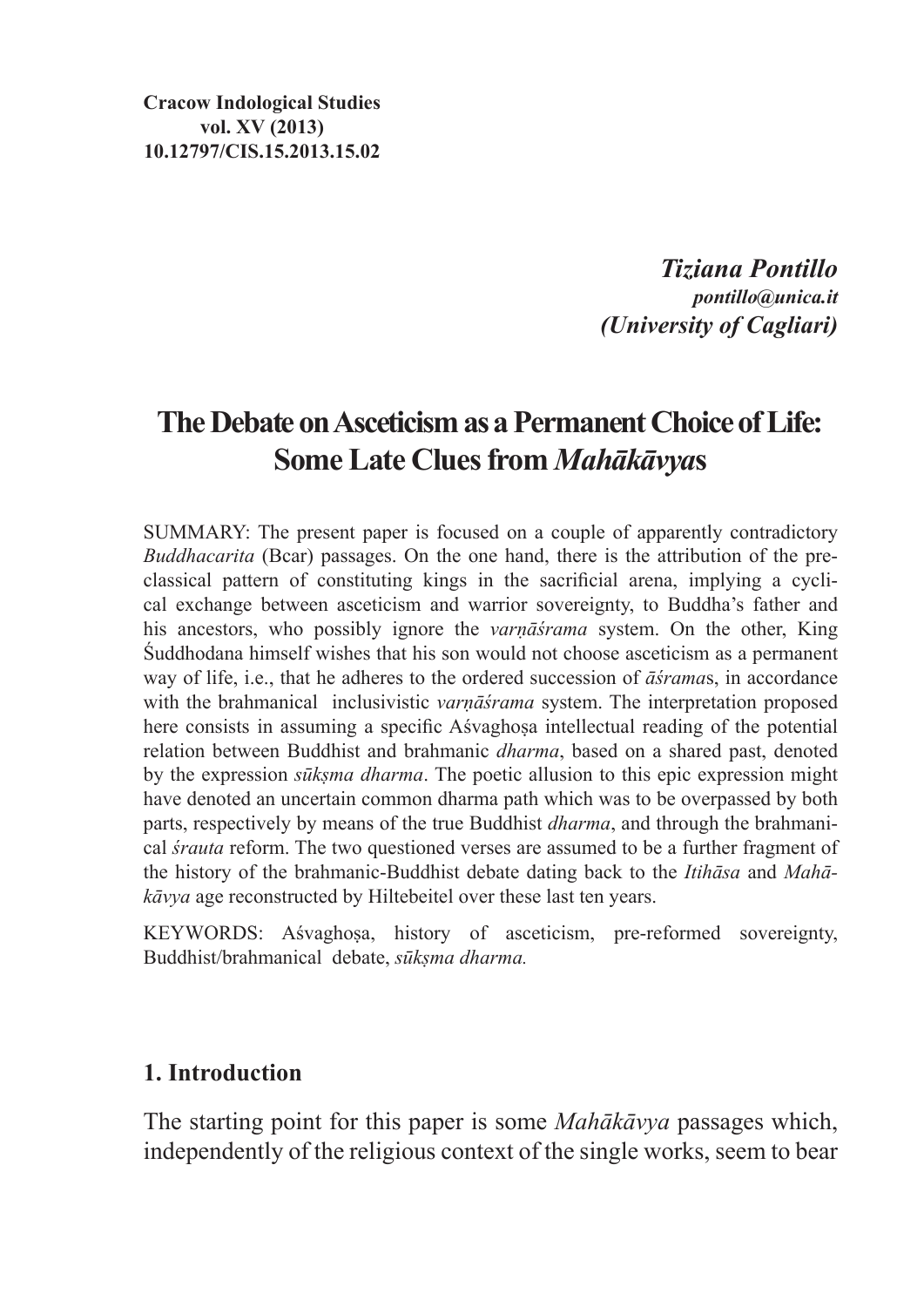witness to a still current socio-religious debate on asceticism, which is commonly refused as a permanent choice of life. Thus the classical brahmanical inclusivistic *varṇāśrama* system does not seem to be universally accepted yet, at least in the relevant literarily depicted age.<sup>1</sup>

For instance, in some episodes of the *Raghuvaṃśa,* the so-called *vānaprastha* and *saṃnyāsin* modes of life are almost praised as peculiar choices of Iksvāku's dynastic line, rather than as obvious stages of life, and the latter kind of renunciant ascetics seem to be veritable *r̥ṣi*s whose final target is *mokṣa*, 2 and whose corpse is buried instead of being burned on the pyre. $3$ 

#### Ragh. 3.70:

*atha sa viṣayavyāvr̥ttātmā yathāvidhi sūnave / nr̥patikakudaṃ dattvā yūne sitātapavāraṇam / munivanatarucchāyāṃ devyā tayā saha śiśriye / galitavayasām ikṣvākūṇām idaṃ hi kulavratam*,

"And now he (Dilīpa), with his mind turned away from the objects of sense, in due form he made over the white umbrella, the emblem of royalty to his young son, and betook himself in company with his celebrated queen to the shade of a tree in a forest inhabited by hermits: for this was indeed the family vow of the princes of Ikṣvāku's race when in the decline of their life." $4$ 

This short paper does of course rely on this convincing statement by Smith (1985: 55): "[...] despite its being tentative in the extreme, the sociology of *kāvya* is crucial to the proper understanding of *kāvya*".

<sup>&</sup>lt;sup>2</sup> In fact, the distinction between the renunciatory asceticism of these sorts of vedic retirees (*saṃnyāsin*s) and that of a wandering mendicant (cf. Olivelle 2005: 205; Hiltebetel 2010b: 5) is not so evident.

<sup>&</sup>lt;sup>3</sup> Of course there are some other passages which rely on the classically ordered *varṇāśrama* system, such as Ragh. 1.8: *śaiśave 'bhyastavidyānāṃ / yauvane viṣayaiṣiṇām / vārddhake munivr̥ttīnāṃ / yogenānte tanutyajām //* (*raghūṇām:* 1.9), "(Raghu's descendants) who spent their childhood studying, their youth aiming at pleasures, their old age performing anchorite's vows, the last part of life resigning their bodies by means of yoga."

<sup>4</sup> All translations—excluding those of the *Buddhacarita* by Olivelle (2009) are mine, unless explicitly stated.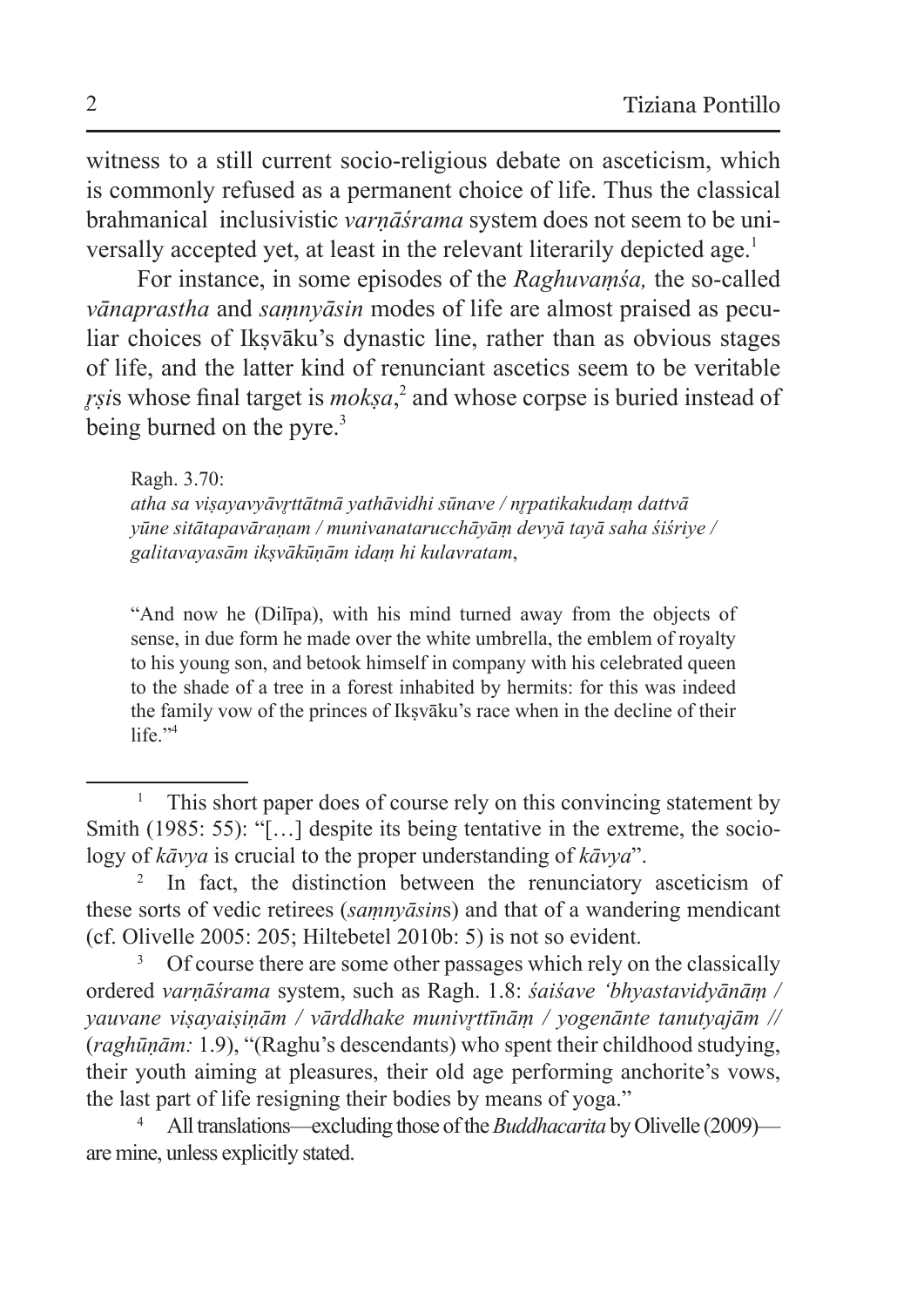Ragh. 8.11: *guṇavatsutaropitaśriyaḥ pariṇāme hi dilīpavaṃśajāḥ padavīṃ taruvalkavāsasāṃ prayatāḥ saṃyamināṃ prapedire*,

"For verily the descendants of Dilīpa's race, when they grew old, transferred the royal fortune to their accomplished sons and curbing their passions, betook themselves to the life of anchorites, wearing garments of the bark of trees."

Ragh. 8.25–7: [...] *vidadhe vidhim yasya naiṣṭhikaṃ / yatibhiḥ sārdham anagnim agnicit*  [...] *na hi tena pathā tanutyajas / tanayāvarjitapiṇḍakāṅkṣiṇaḥ* [...] *sa parārdhyagater aśocyatāṃ*,

"He (= Raghu) who had arranged the sacred fire, performed his (Aja's) funeral rite in the company of ascetics, without (the use of) fire. In fact, those who thus resign their body do not aim at getting oblations offered by their sons. One who had attained the highest rank (of *tapas*) should not be grieved for."<sup>5</sup>

By contrast, in the *Kumārasambhava*, the ascetic choice of life—which is considered as an ancient institution<sup>6</sup>—is opposed by Queen Menā, who tries to prevent her daughter Parvatī from becoming an ascetic, by reminding her of the 'orthodox' feminine behaviour:

Kum 5.4: *manīṣitāḥ santi gr̥hesu devatās / tapaḥ kva vatse kva ca tāvakaṃ vapuḥ*,

"The gods we wish for are (the husbands) in our houses. My dear child, how far actually is the *tapas* way from your tender body!"

<sup>&</sup>lt;sup>5</sup> Note that, at least with regard to the Epics, the ascetics who participate considerably in the action, are generally *vānaprastha*s rather than *saṃnyāsin*s, i.e. they maintain the sacred fire, and they go on performing sacrifices together with their wives (Brockington 1984: 159; Bronkhorst 1993: 51–4).

<sup>6</sup> Accordingly "the presence of women in *āśramas* and actually as ascetics" is evaluated by Brockington (1984: 177) as "an archaic feature still present in both the first and second stages" of the *Rāmāyaṇa*.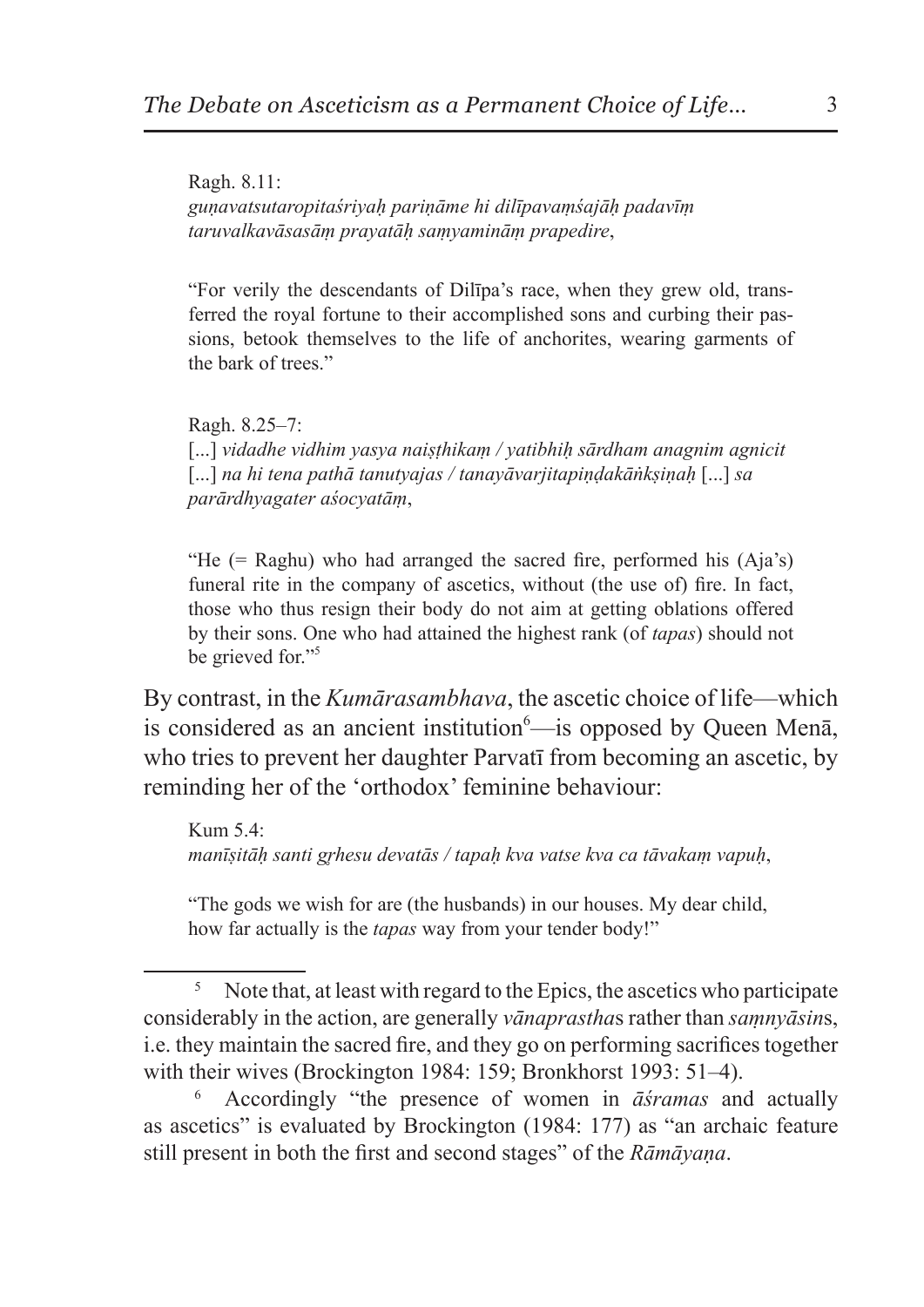As recently highlighted by Boccali (2010: 192), ascetics' scopes such as *ahiṃsā*, *abhayadāna* and *saṃnyāsa* were "perfectly integrated into Hindu ideology" and "favoured by royal patronage" in *Kāvya* poetry itself, so that "the ultimate aim of this poetic and propagandistic operation" could have been the depiction of "the ideal world, free of conflicts, contradictions and changes", which is actually only realized by ascetics themselves. Nevertheless, some specific *Kāvya* passages seem to aim at stating an elaborated religious and social picture of an actually targeted *dharma*, so that they are especially significant since we know that in India even "the literary landscape is more an imagined portion of the world than one that is experienced", i.e. a "social construction shaped by ideologies or beliefs"—as suggested by Sudyka 2010: 111.

The present paper will focus on a couple of such passages included in the *Buddhacarita*, by crucially relying on some recent contributions by Hiltebeitel, which present Aśvaghosa's works as treating *dharma* as "aBuddhist discourse frequently and insistently couched in brahmanical terms" (Hiltebeitel 2010a: 10). Namely, the Buddhist author is supposed to use "his familiarity with the two epics to critique brahmanical *dharma* in the name of the Buddhist 'true *dharma*'" (Hiltebeitel 2010a: 10).<sup>7</sup> Hiltebeitel (2011: 10) consistently maintains that Aśvaghoṣa "was not only telling how and why the Buddha searched to discover the 'true *dharma*' but was putting *dharma* to use as a term of civil discourse with his brahmanical counterparts (both people and texts)" (cf. Hiltebeitel 2006: 231). Accordingly Aśvaghosa can be supposed to supply us with some data about the brahmanical *dharma* of his age, otherwise lost forever.

Consideration will also be given to Olivelle's (2009: XXII) interpretation of *Buddhacarita* as a sort of response to the Epic, which in its turn is currently considered asthe brahmanical implicit answer to the Buddhist contemporary challenge.<sup>8</sup> In particular the two verses selected here,

Cf. Hiltebeitel 2006: 273.

<sup>8</sup> See e.g. Fitzgerald 2004: 128: "The *Mahābhārata* presents the political response of some brahmin-inspired community to political developments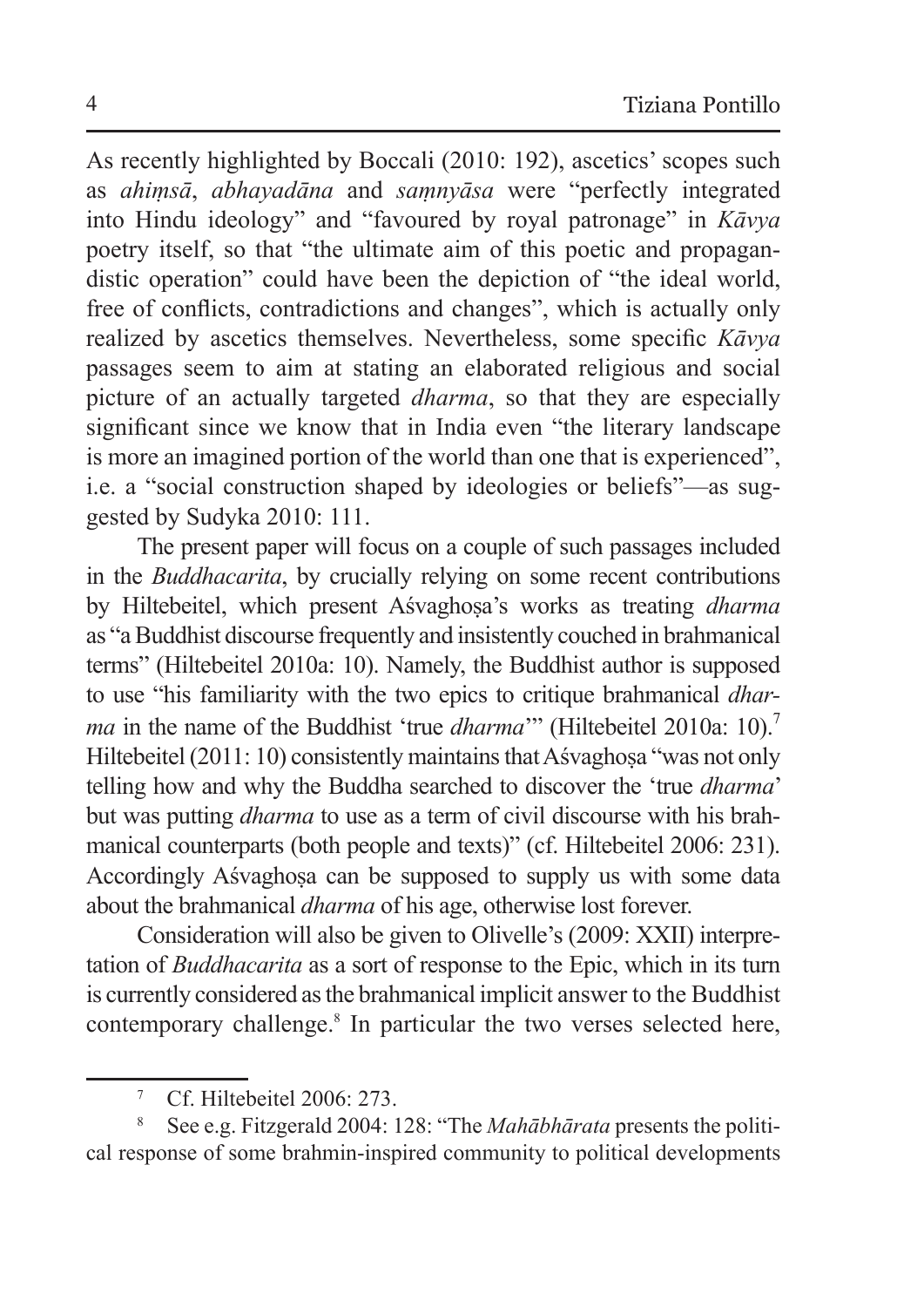which, to the best of my knowledge, have been disregarded up till now in the discussion of this subject, will be connected with his assumption that "Aśvaghoṣa's presentation of the Buddha's *dharma* as the consummation of and fulfillment of the brahmanical tradition is made implicitly and indirectly rather than openly" (Olivelle 2009: XXV).

# **2. A supposed contradictory position of Buddha's father**

The two passages which will be analysed here consist respectively, in some words pronounced by King Śuddhodana, before learning of his son's real fate from *rsi* Asita, and in an intriguing and presumably allusive part of the speech by *r̥ṣi* Asita himself.

On the one hand, Buddha's father wishes that his son does not retire into the forest before reaching old age, i.e., that he adheres to the ordered succession of *āśrama*s.

Bcar  $1.48$ *prītaś ca tebhyo dvijasattamebhyaḥ satkārapūrvaṃ pradadau dhanāni / bhūyād ayaṃ bhūmipatir yathokto yāyāj jarāṃ etya vanāni ceti,*

"Delighted, he honored those twice-born men, and he gave them rich gifts, with the wish: 'May he become a king as predicted, and go to the forest when he is old'."<sup>9</sup>

On the other hand, King Śuddhodana himself figures as a descendant in a line of ascetic-kings who seem to completely ignore the *varṇāśrama* system and follow a *dharma* path, which involves a solemn gift giving

in north India from the mid-fourth century to the early or middle second century B.C. Puṣyamitra accomplished the actual deed of reinstating some kind of *brāhmaṇya* rule atop the old Māgadhan empire, and the *Mahābhārata* provided the narratives and the credible argumentation to challenge the principles of the Aśokan polity and society and replace them with a newly re-legitimized *varṇā́śramadharma*." cf. Biardeau 2002: 2.776.

Cf. tr. Johnston 1936:11: " $[...]$  wishing that his son  $[...]$  should not retire to the forest before reaching old age."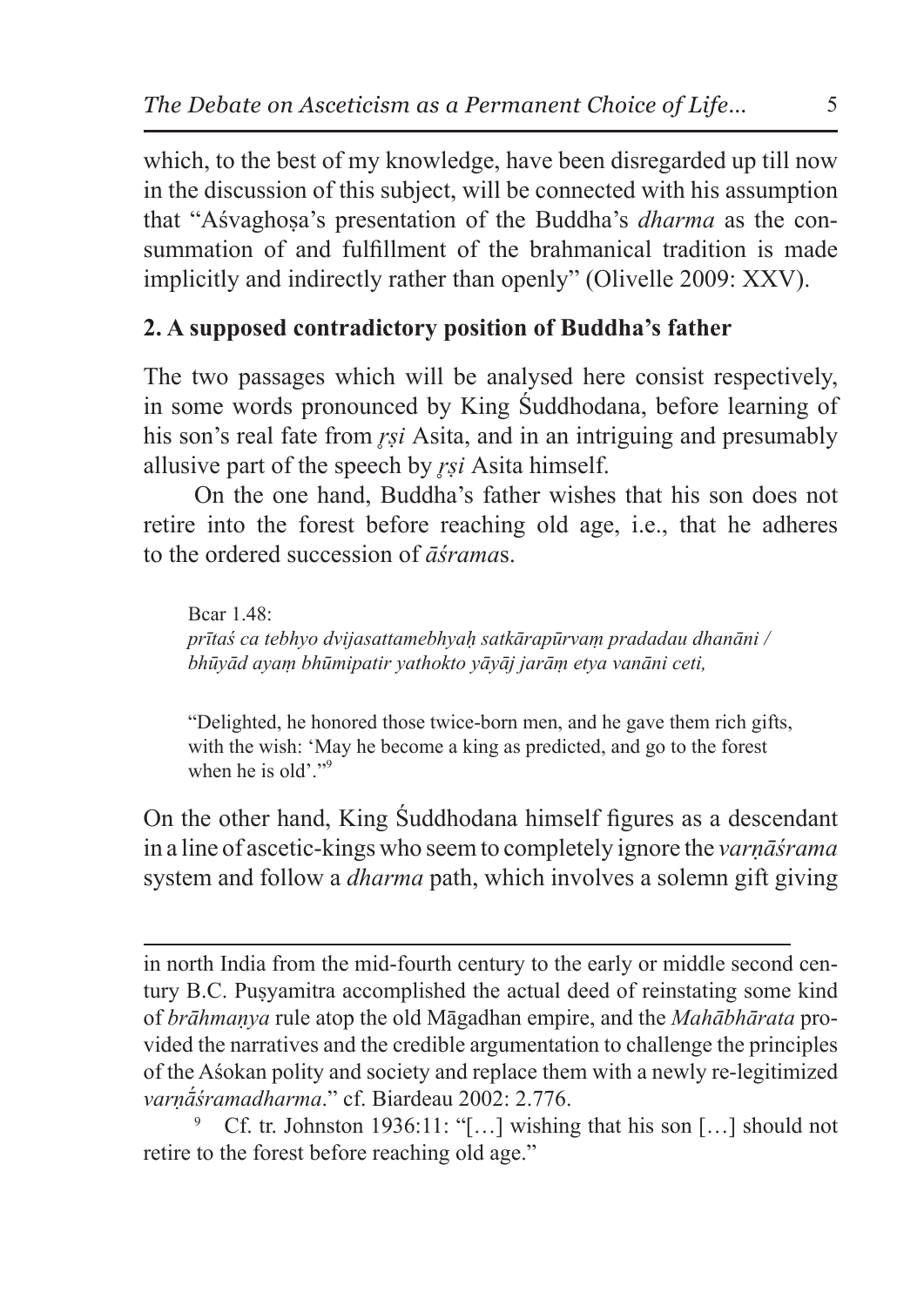by kings, implying something that is lost in order to gain something else. Indeed, this might allude to the so-called 'sacrificial kingship', i.e. the pre-classical pattern of constituting kings in the sacrificial arena through sacrifices, resulting in a cyclical exchange of roles between kingly patrons of sacrifice and priests.<sup>10</sup>

Bcar 1.56: *etac ca tad yena nr̥parṣayas te / dharmeṇa sūkṣmeṇa dhanāny avāpya / nityaṃ tyajanto vidhivad babhūvus / tapobhir āḍhyā vibhavair daridrāḥ,*

"And this is that subtle *dharma* by which those royal sages, having obtained wealth, always ceded it according to rule, becoming thus poor in wealth, but rich in austerity."<sup>11</sup>

### **3. The extolled and dreadful** *ārṣa mārga*

As far as the context is concerned, it is first of all noteworthy that King Śuddhodana does not immediately realize the veritable dramatic dichotomy between *gr̥hastha* and *saṃnyāsa* life, a source of the future tension with his son. In actual fact, the previous brahmins' prophecy about Buddha's destiny, which is alluded to in the quoted Śuddhodana's words and exclusively readable in Johnston's reconstruction of verses 25–40, which are missing in the Sanskrit manuscript, is not so neatly claimed. Both choices of life are still prospected as possibilities for him:

<sup>&</sup>lt;sup>10</sup> Indeed it might allude to the age previous to the event that Proferes (2003: 20) defined "Transfer of ritual Authority from the clan to the priestly office".

<sup>11</sup> Cf. Cowell's variant reading (I.61): *etac ca tad yena nr̥parṣayas te dharmeṇa sūkṣmāṇi dhanāny apāsya / nityaṃ tyajanto vidhivad babhūvus tapobhir āḍhyā vibhavair daridrāḥ*, "This is the true way in which those seerkings of old, rejecting through duty all trivial riches, have ever flung them away as was right, being poor in outward substance but rich in ascetic endurance" (tr. Cowell).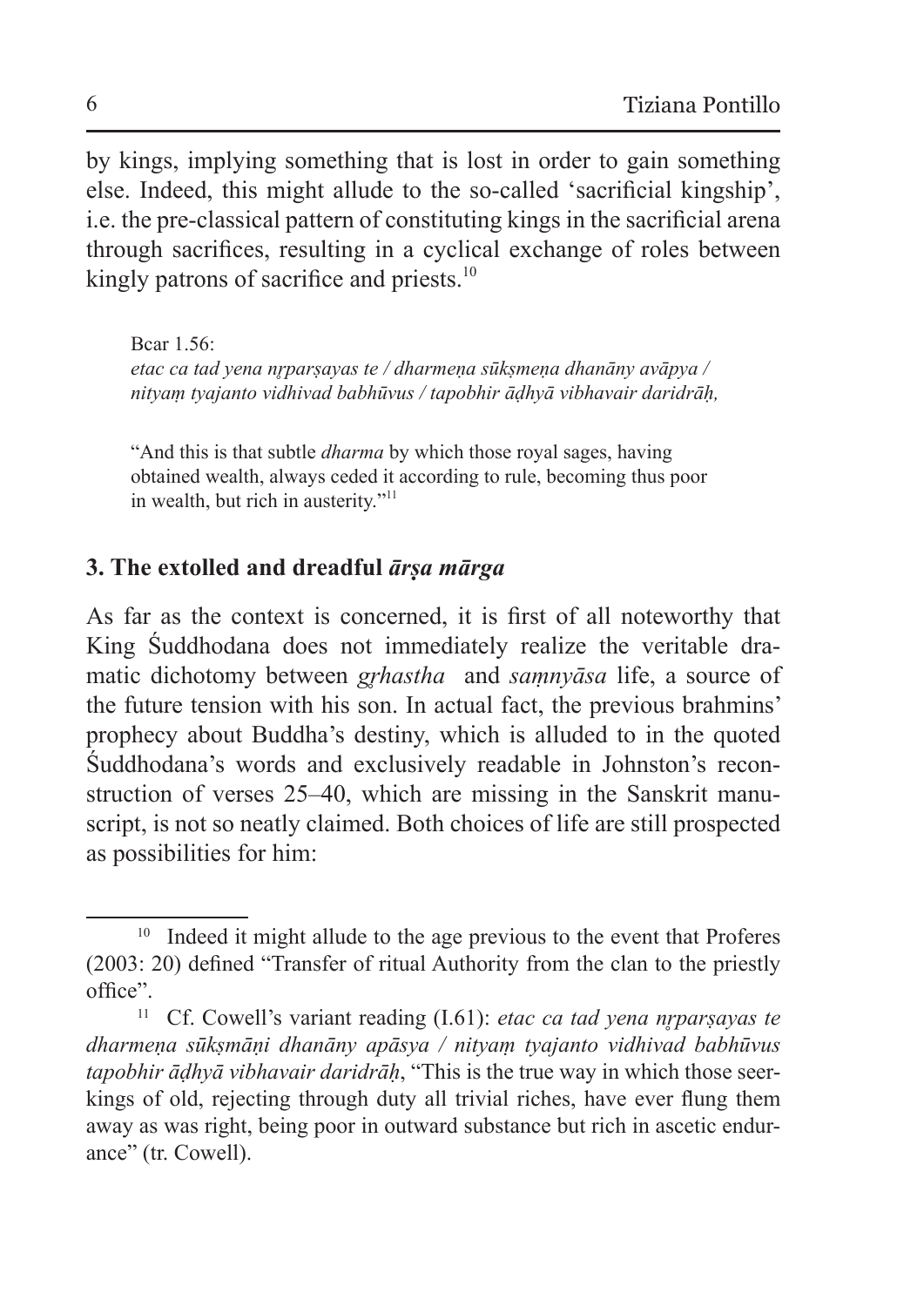(Bcar) 1.35–6: "Should he desire earthly sovereignty, then by his might and law he will stand on earth at the head of all kings, as the light of the sun at the head of all constellations. Should he desire salvation and go to the forest, then by his knowledge and truth he will overcome all creeds and stand on the earth, like Meru king of the mountains among all the heights."

Only after the arrival of Asita at King's Śuddhodana's abode, presented as a *r̥ṣi* and as a knower of *brahman* (*brahmavid*), blazing with both the splendor of *brahman* and the splendor of ascetic toil, does the actual destiny of his son become clear. The following words had been addressed to the King and reported to him by Asita who had only heard them by force of his Yoga powers:

Bcar 1.57cd: *divyā may'ādityapathe śrutā vāg bodhāya jātas tanayas taveti,*

"Onthesun's path Iheard adivine voice:'Toyouason isborn for Awakening'."

Then, after some lines devoted to describing the well-known marks of auspiciousness of the blissful baby's body, and after some other verbal exchanges about the brilliant destiny of Gautama, King Śuddhodana is seen to be really anxious, precisely because his son wishes to follow the ascetic way:

Bcar. 1.79: *ārṣeṇa mārgeṇa tu yāsyatīti / cintāvidheyam hr̥dayaṃ cakāra / na khalv asau na priyadharmapakṣaḥ / saṃtānanāśāt tu bhayaṃ dadarśa,* 

"But his heart was still filled with anxiety, thinking, 'He (Gautama) will follow the path of seers;' not because he were not a supporter of *dharma*; yet he saw danger: the end of his line."

Of course King Śuddhodana worries about his offspring because of the implicated condition of celibacy, but at the same time his words sound as if they were directly pointing a finger against the ascetic way of life in itself. He emphasizes his position, which is on the side of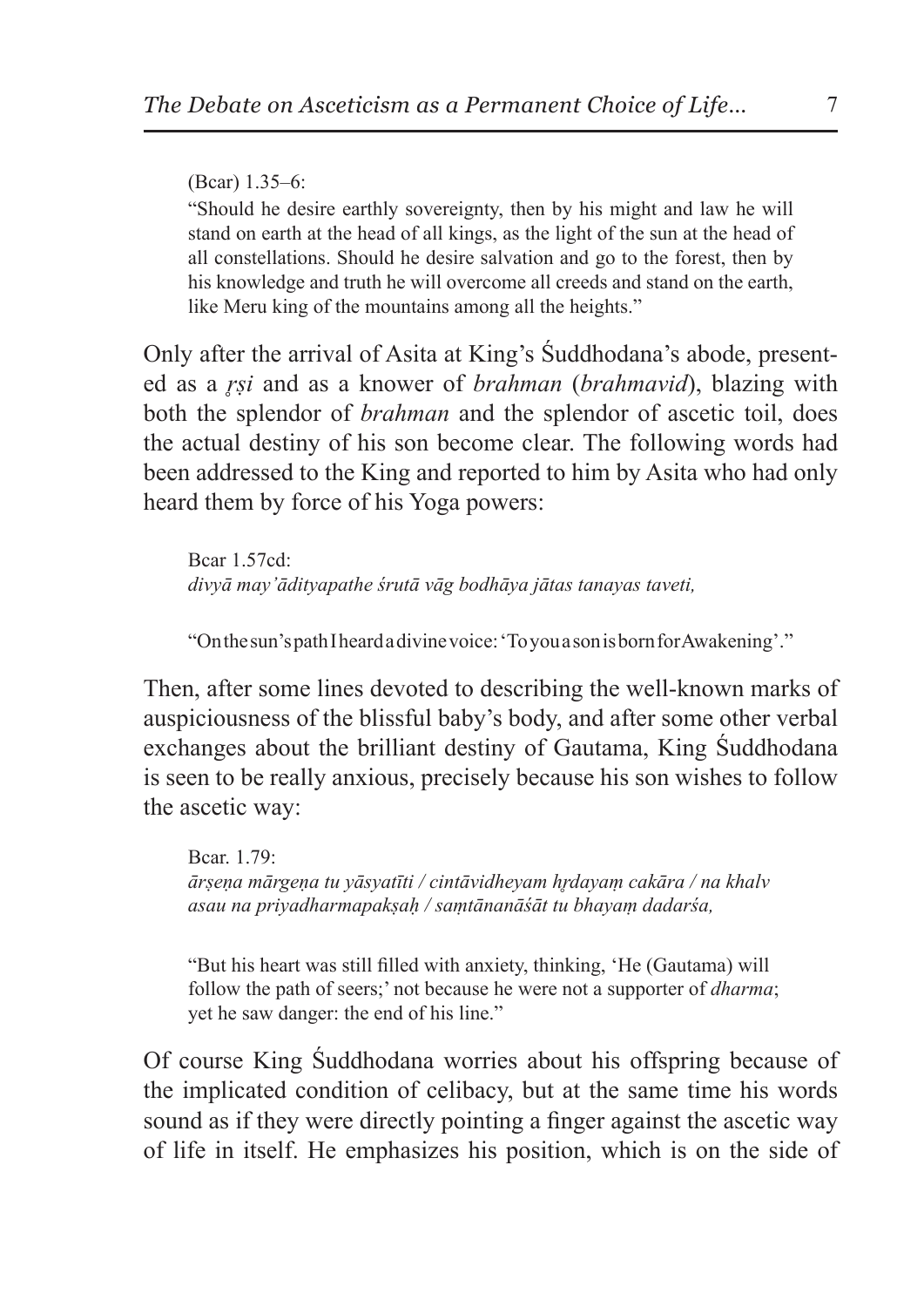*dharma*, so that we wonder what the *dharma* he is speaking about actually is. What does King Śuddhodana exactly mean with the expression *ārṣa mārga*? Why does Aśvaghoṣa need to point out that Śuddhodana is *priyadharmapakṣa*, if he nevertheless does not accept this prediction, as in the future he will refute the mode of life chosen by his son? What is Aśvaghosa's target in this passage?

From the above quoted recent contributions by Olivelle and by Hiltebeitel, especially with regard to the ninth Chapter of the *Buddhacarita*, which also involves the important term *mokṣadharma* in the peculiar sense of "renunciatory asceticism of a wandering mendicant", we are made aware that Asvaghosa is surely eager to reflect on the potential relation between Buddhist and brahmanic *dharma*. Therefore, it would not be amazing to find here the emergence of a new and captivating light on the essential socio-religious contention between the brahmanic preference for the householder *āśrama* (as the root of all four), and the Buddhist custom of leaving home and family and devoting oneself completely to the pursuit of salvation (within an ascetic way of life). It must have been a current issue when Northern India was reunified under the Kushanas, who—as is well known—showed an imperial preference for Buddhism. Namely, the former disputant must have been the adherent of the quite recent brahmanic theory of three debts and four stages of life to be followed sequentially, whose fundamental aim was to include renunciation but limiting this to mere old age. In fact, this complex theory had probably only been advanced in the Epics and it was to be fixed in the classical formulation in the Laws, even though it was intentionally projected in the past so as to appear archaic, to give a sort of "hoary" Vedic antiquity to rules which were being freshly advanced.

An apparent double contradiction seems to derive here from the alignment of the two different tendencies of King Śuddhodana's attitude towards asceticism. He is disappointed with the ascetic way of life which is foreseen for his heir Gautama, even though he is extolled, together with his whole ancestry, for his *tapas* and more precisely for his *nr̥parṣi* behaviour. Nevertheless, Asita's sentence (Bcar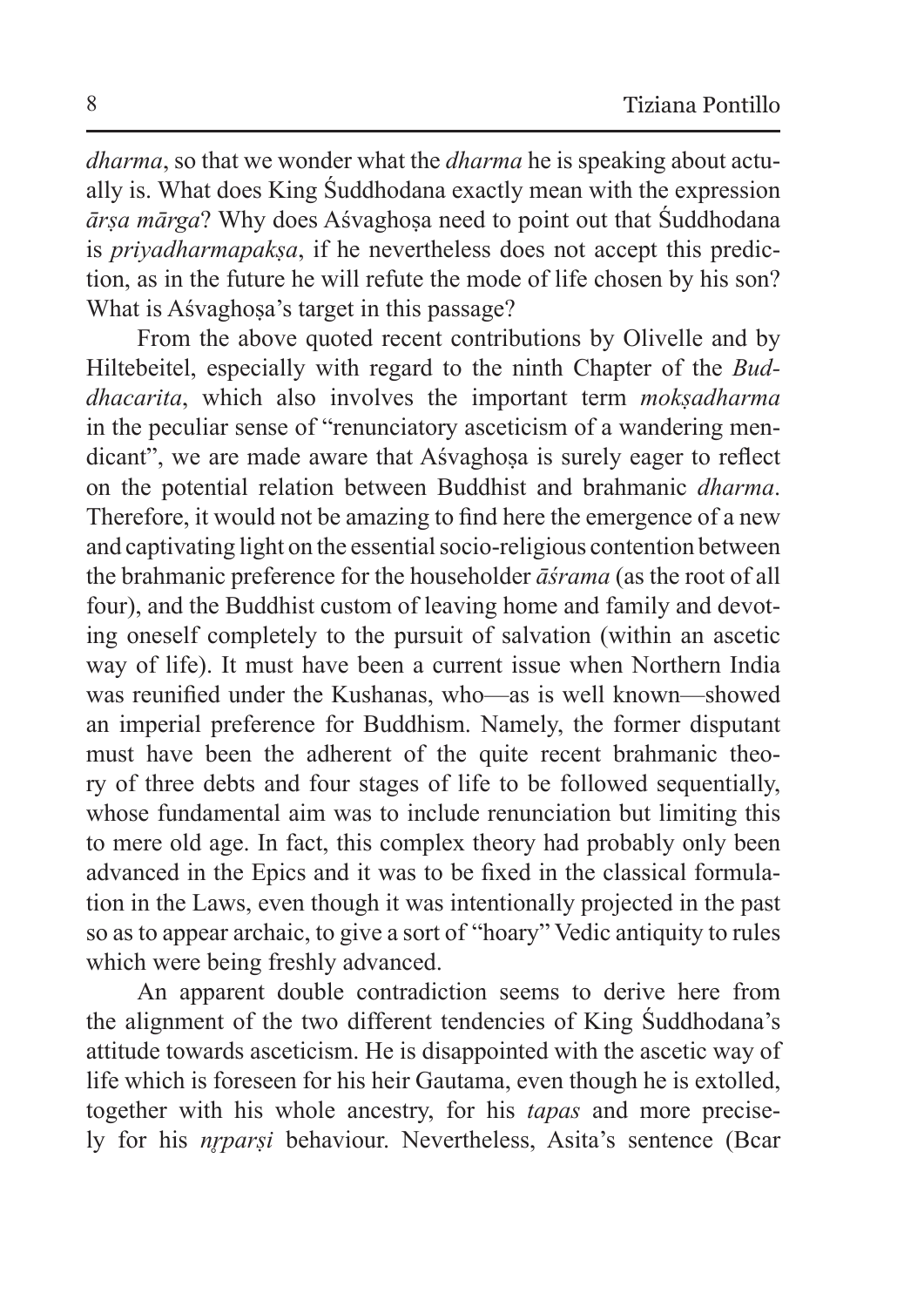1.56) is undoubtedly a consistent part of praise for his host, received as he had been with reverence and homage both by the preceptor of the King and by the King himself. In fact in Bcar 1.55, Asita's thanksgiving also involves some other honorable epithets referred to King Śuddhodana: *mahātmani tvayy upapannam etat priyātithau tyāgini dharmakāme sattvānvayajñānavayo 'nurūpā snigdhā yad evaṃ mayi te matiḥ syāt*, "This befits you—noble*,* hospitable, generous, and a lover of *dharma*—that you should show me this loving regard, fitting your character and family, fitting your wisdom and your age." Additionally, the wandering renunciatory asceticism announced as his son's destiny is unusually labelled as just a kind of *ārṣa mārga*, as if it did not deal with a heterodox way of life, but with a very ancient and almost mythic pattern.

As a consequence, the contrastive comparison between the two advanced antiquities is inevitable: the favoured *varṇāśrama* system, whose 'Vedic' antiquity is assumed, is opposed to the way taught by the *r̥ṣi*, i.e. by the believed founders of the Vedic tradition itself, but the latter is praised by Asita, as a way proper to the Śuddhodana dynasty, even though unexpectedly feared by Śuddhodana himself. Furthermore, a specific kind of *dharma*, the so-called *sūkṣma dharma*, is ascribed to this dynasty and mentioned as deserving praise in Bcar 1.56, as quoted above  $(8, 2)$ .

### **4. Aśvaghoṣa's use of the expression** *sūkṣma dharma*

Here the phrase *sūkṣma dharma* is assumed to be the crucial label chosen by Aśvaghoṣa to denote a supposed socio-religious past, shared by both the Buddhist and brahmanic cultures, between which a potential relation could be relied on.

First of all, it is noteworthy to consider a second significant occurrence of this phrase in Saund. 2.37: *prajāḥ paramadharmajñaḥ sūkṣmaṃ dharmam avīvasat / darśanāc caiva dharmasya kāle svargam avīvasat*, "Knower of the highest *dharma*, he (King Śuddhodhana) made his subjects live within the subtle *dharma* and live within the heaven at the end, because of their perception of *dharma*."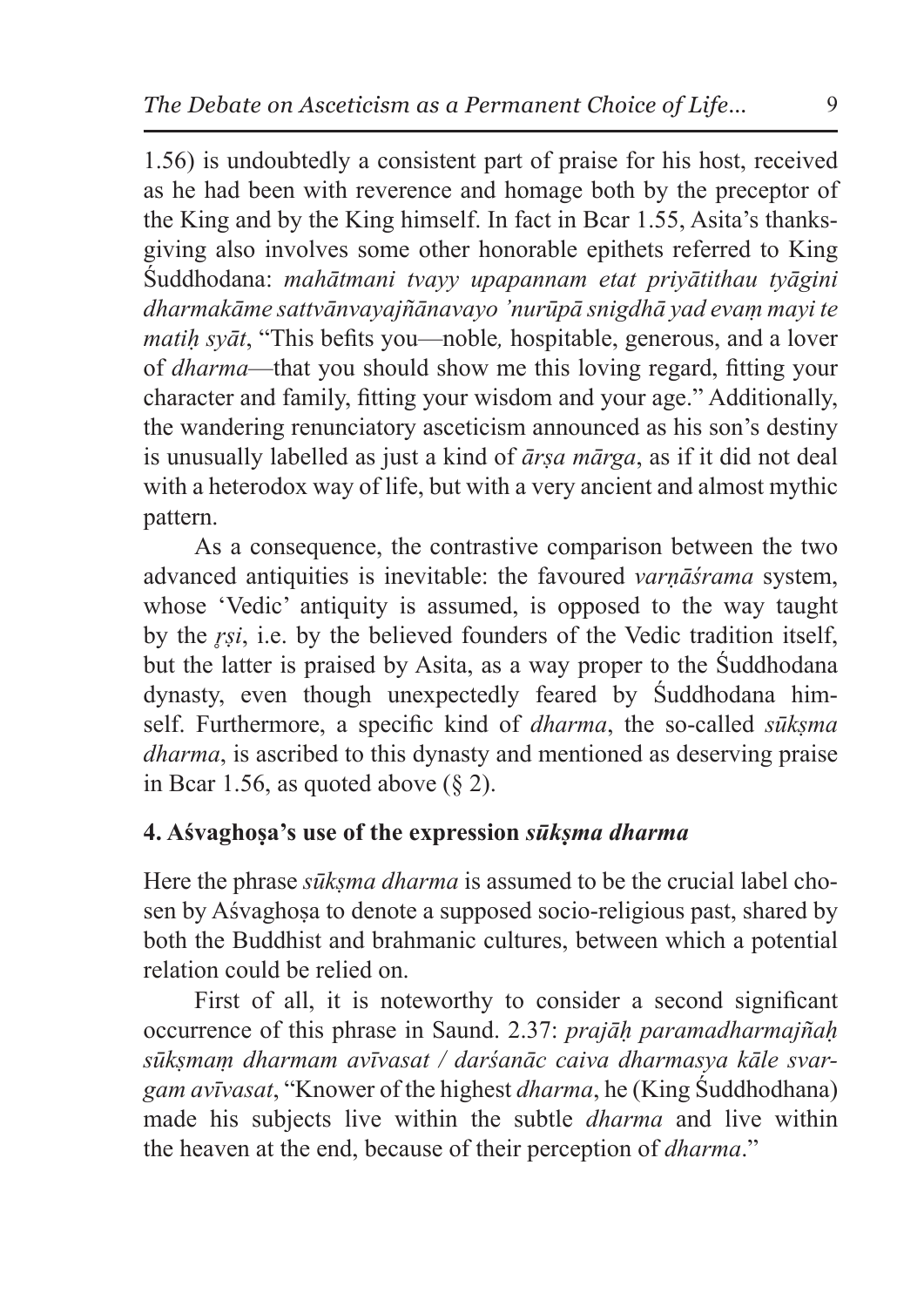Whereas in Bcar 1.56 an almost evident socio-economic mobility seems to be depicted in brief, this second passage focuses on a comparably unstable background for the ethic: *dharma* is thus not a strictly prescribed collection of rules yet. It rather depends on how the individual perception of it determines the single adopted behaviour.

Neither does the occurrence of *svarga* seem to be accidental in this context. It is also a term employed in Bcar. 2.12 in order to define King Śuddhodana's kingdom: *udyānadevāyatanāśramāṇāṃ kūpaprapāpuṣkariṇīvanānām cakruḥ kriyās tatra ca dharmakāmāḥ pratyakṣataḥ svargaṃ ivopalabhya*, "In their love for dharma, they constructed parks and temples, hermitages and wells, cisterns and lotus ponds and groves, as if they had seen heaven with their own eyes." Once again the exemplary conduct of the inhabitants of Śuddhodana's kingdom is presented as a consequence of their relationship with *dharma*: they are fond of *dharma* (*dharmakāmāḥ*) and their world seems to be heaven itself, of which they thus accede to the direct perception.

Nonetheless, *svarga* merely terms a step—and not the highest one—in the scale of the available human targets, as some other Aśvaghoṣa occurrences plainly show. In fact, *svarga* and *dyau* are the terms employed in Bcar 7.18–26, 48–53, in the context of Prince Gautama's meeting with the anchorites, when the future Buddha is seen overtly aiming at a higher goal in life. This is noticed by Hiltebeitel (2006: 253 n. 60): "One of the reasons he does not stay with them is that their practice of *tapas* merely yields 'Paradise'." Self-evidently, unlike King Śuddhodana, the anchorites know what Gautama is aiming at, i.e. the liberation which they call both *apavarga* and *mokṣa* (7.52–53). In this context, in fact, the term *dharma* results as being a synonymous word for the third life-stage of the *vānaprastha* according to Hiltebeitel and in our questioned passage (Bcar 1.56), it is tempting to consistently suppose that the *sūkṣma dharma* favoured by King Śuddhodana might have been implicitly opposed by Asvaghosa to the *mokṣadharma*, by contrast, aimed at by his son*.* Therefore, King Śuddhodana perceived the tension between him and his son as something which had to be worked out between the '*dharma*s' of the second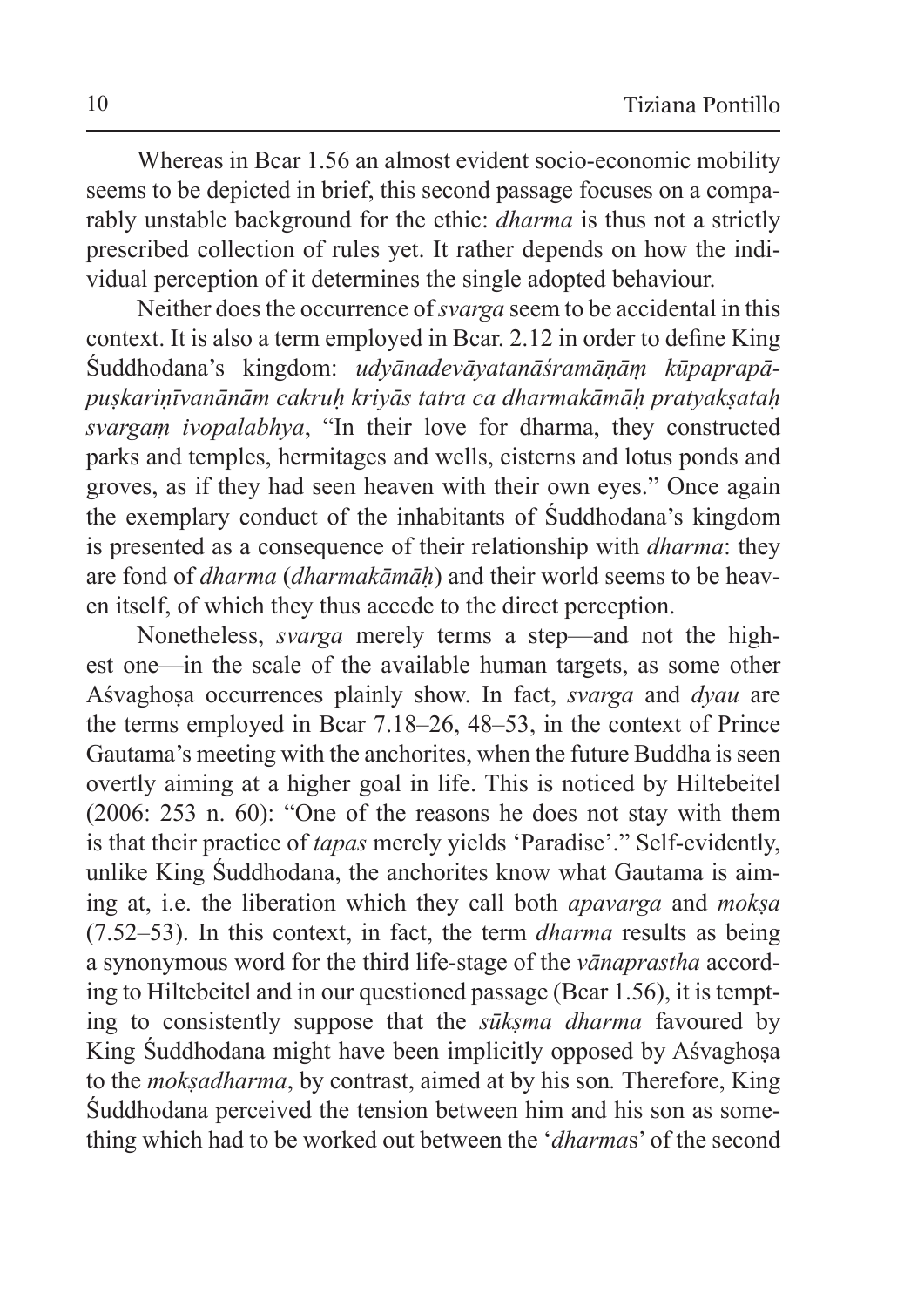and third life-stages, by confusing the ancient *rājarṣi* way of life with the orthodox semi-final way of life and wrongly making them overlapping.

In actual fact, this might not be so different from the intentional merging of the ascetic way of life with the second half part of the orthodox fourfold pattern of the ideal householder, as eventually governed by the *Śrautasūtra* and *Kalpasūtra* rules in general, and possibly "philologically" pursued through these brahmanic sources themselves. Of course I mean that Aśvaghoṣa might have represented the historical inclusivistic orthodox reform embodied in the character of Śuddhodana. He might be the literary witness of the supposed passage to the so-called *varṇāśrama* system and the move from the regime of several choices of life, as illustrated in ChUp 2.23.1, according to the most recent interpretations:

*trayo dharmaskandhāḥ // yajño 'dhyayanam dānam iti prathamaḥ // tapa eva dvitīyaḥ // brahmacāry ācāryakulavāsi tr̥tīyo 'tyantam ātmānam ācāryakule 'vasādayan // sarva ete puṇyalokā bhavanti // brahmasaṃstho 'mr̥tatvam eti,*

"There are three types of persons whose torso is the Law (dharma). The first is one who pursues sacrifice, Vedic recitation, and gift giving. The second is one who is devoted solely to austerity. The third is a celibate student of the Veda (living at his teacher's house; that is, a student who settles himself permanently at his teacher's house). All these gain worlds earned by merit. A person who is steadfast in brahman reaches immortality" (tr. Olivelle 1996: 217).

Therefore, in the past, on the one hand, there might have been the *Dharma*-based way of life, and on the other, the Brahman-based one, either of which could be freely chosen. Indeed one of the most difficult tasks undertaken by the Reform might have thus been the action of discouraging the latter one as a permanent choice, skillfully placing it afresh at a late stage of life in the newly provided socio-religious brahmanic frame.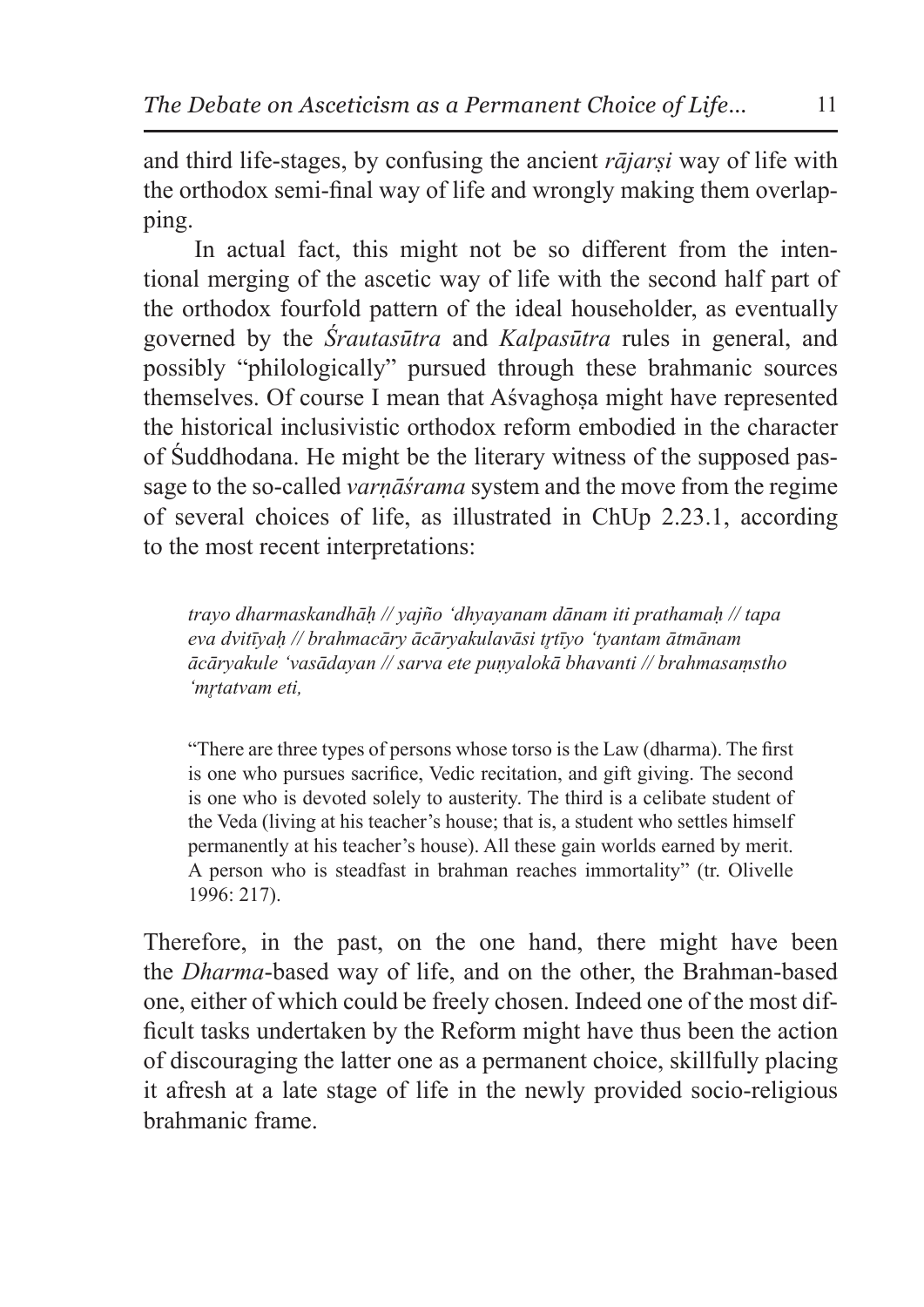Mindful of this past, and eager to highlight the undeniable continuity between the abandoned heroic way of ancient king-ascetics and the emerging Māgadha forms of asceticism, Aśvaghosa seems to have devoted special care to defending the possible combination of the warrior's ideal represented by the historical Buddha's family tradition with the purely non-violent horizon of ascetics in his heroic *Mahākāvya*, aiming his rhetoric at his likely challenging Buddhist or Jaina audience.<sup>12</sup> His proposal seems to rely on the cheered consciousness raising of this shared past synthetically conveyed by the phrase under analysis and to aim at a plausible dialogue, actually available on this basis.

If one follows Hiltebeitel's suggestion regarding the religious terms studiedly involved by Aśvaghoṣa in order to compare the two opponent doctrines, and the trend of allusions to the MBh indicated in his 2006 paper, it is noteworthy to recall that *dharma* is repeatedly said to be 'subtle' in the *Mahābhārata*, basically because its course is difficult to follow, so that the heroes are often forced to face difficult dilemmas to delineate it.

This expression *sūkṣma dharma* has already been studied by Hara 1997 on the base of several epic occurrences. For instance, in a passage

<sup>12</sup> This assumption is inspired by analogous considerations advanced by Peterson 2003 on Bhāravi's *Kīrātatārjunīya*: "Long segments of the mahākāvya are devoted to justifying the martial goal of Arjuna's ascetic practice. In these passages Bhāravi appears to be defending the hero's combination of a warrior's violent ends with the nonviolent discipline of ascetics, and he appears to be aiming his rhetoric at an implied audience of challengers, who are most likely to have been Buddhist and Jainas" (pp. 25–26). The problem of violent action raised by Indra in this work and the condemnation of *kṣātradharma*, presented in a Buddhist / Jaina garb "is only the *pūrvapakṣa*, the opinion to be refuted, in the debate. Our approbation is to be given to Arjuna's response, representing the conservative solution of the brahmanical social system and the relativistic point of view, which seeks to make a case for legitimate (i.e., "dharmic") violence [...]" (p. 133). Aśvaghoṣa's arguments seem to constitute the Buddhist counterpart of this kind of cultural re-interpretation of the recent historical facts.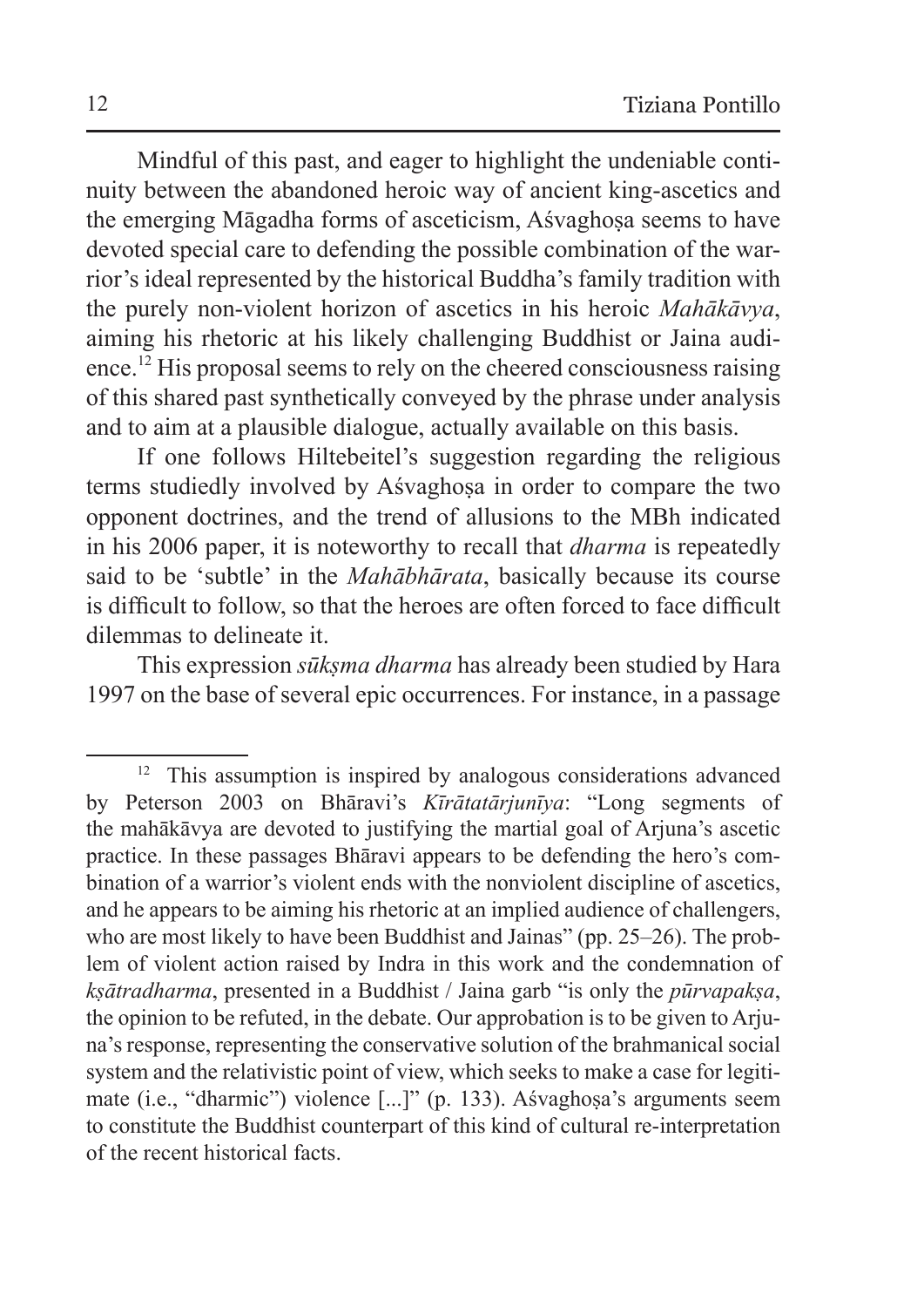which according to Yardi 1986 dates back to the Sūta level and where the relevant expression occurs twice. Bh<del>isma</del> admits his failure in solving moral questions such as this submitted by Draupadī:

(MBh 2.60.31; 40ab) *dharme sthito dharmasutaś ca rājā dharmaś ca sūkṣmo nipuṇopalabhyaḥ / vācāpi bhartuḥ paramāṇumātraṃ necchāmi doṣaṃ svaguṇān visr̥jya //*  [...] *na dharmasaukṣmyāt subhage vivaktuṃ śaknomi te praśnam imaṃ yathāvat, (Draupadī)*

"The king, son of Dharma, is stable in the *dharma* and the *dharma* is subtle for the wise to seize, but even though [I am requested] by my husband's words, I would not accomplish the least offense nor abandon my virtue" [...] (Bhisma) "Since *dharma* is subtle, my dear, I do not manage to resolve your question in the proper way."

Furthermore, a piece of evidence for the extremely negative nuance of this *sūksma dharma* syntagm seems to be supplied by MBh  $12.33.10$ ,<sup>13</sup> which is not included in Hara's survey:

*dvijaśreṣṭha tatra me nāsti saṃśayaḥ / vyaktaṃ saukṣmyāc ca dharmasya prāpsyāmaḥ strīvadhaṃ vayam,*

(Yudhisthira:) "O most excellent of twice-born, I have no doubt of this. And it is evident, we shall also be guilty of killing women because of the subtlety of *dharma.*"

As maintained by Hara (1997: 515), the statements in the Epic literature involving the concept of *dharmasūkṣmatva* aim at underlining that "the course, or unfolding process (*gati*) of *dharma* is too subtle (*sūkṣma*) to be judged solely by human reason (*tarka*), which is almost equal to nothing in face of the Vedic revelation".<sup>14</sup> This is the only

<sup>&</sup>lt;sup>13</sup> Chapter 12.33 is more recent, i.e. it dates back to the Sauti level according to Yardi 1986: 158.

<sup>14</sup> Hara's (1997: 515) statement is based on MBh 3 App. 32.65–68: *tarko'pratiṣṭhaḥ śrutayo vibhinnā* / *naiko ṛṣir yasya mataṃ pramāṇam* / *dharmasya tattvaṃ nihitaṃ guhāyāṃ* / *mahājano yena gataḥ sa panthāḥ*, "Reasoning is not stable and the Vedic texts are different. There is no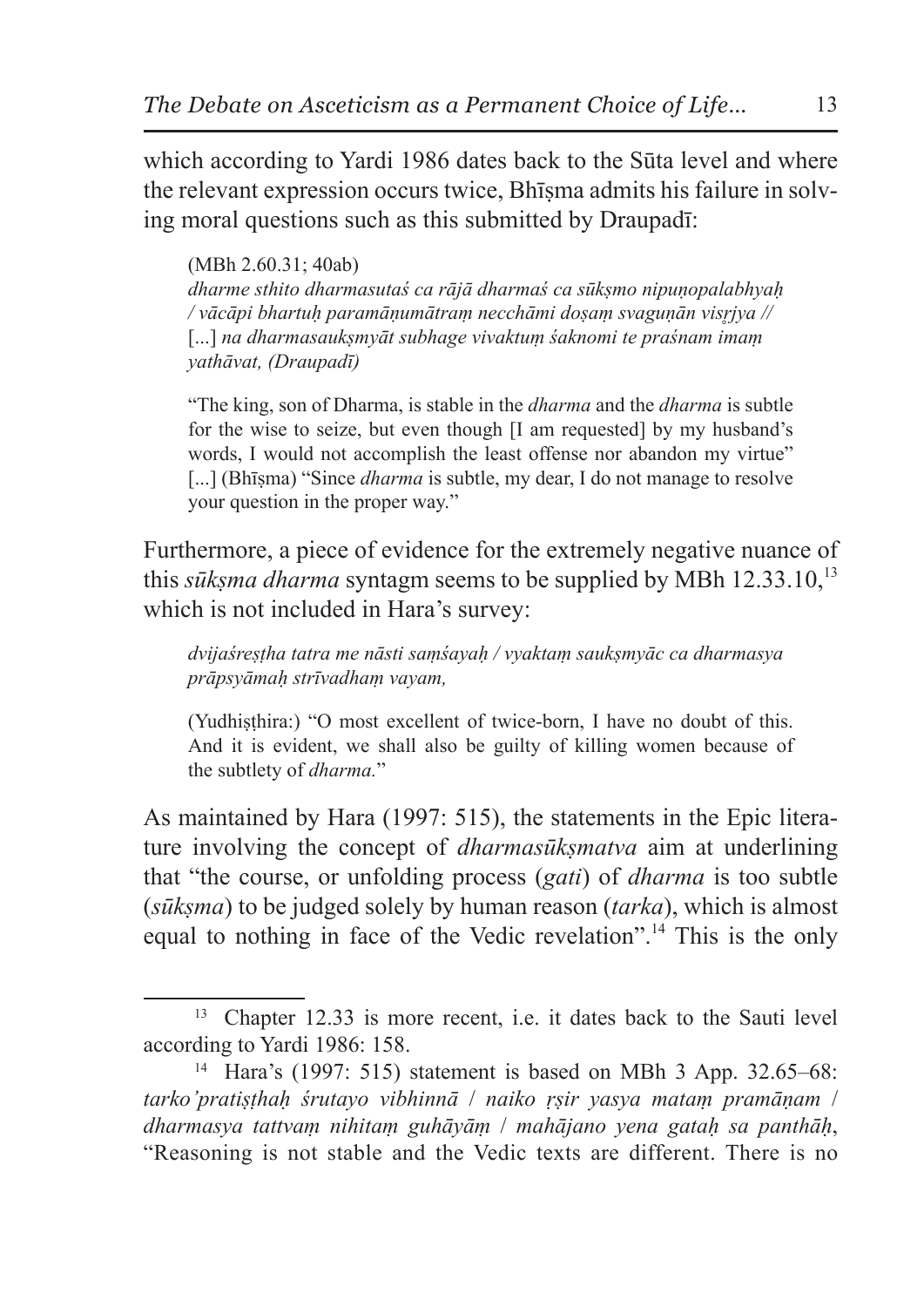authoritative source to be resorted to in order to solve dilemmas, as shown by some stories collected in MBh 8.49 and well explained by Hara (1997: 516–8) himself. The following is the important comment Krsna addresses to Arjuna, who had even decided to kill his brother Yudhisthira merely to carry out one of his vows:

(MBh 8.49.18; 24) *na hi kāryam akāryaṃ vā sukhaṃ jñātuṃ kathaṃcana / śrutena jñāyate sarvaṃ tac ca tvaṃ nāvabudhyase* [*…*] *sa guruṃ pārtha kasmāt tvaṃ hanyā dharmam anusmaran / asaṃpradhārya dharmāṇāṃ gatiṃ sūkṣmāṃ duranvayām,*

"It is by no means easy to know what has to be done and what not. Everything is known by means of Vedic revelation, but you do not realize this. O Prthā's son, by paying attention to dharma, how could you kill your venerable brother, without having reflected on the subtle course of dharmas, which is so difficult to follow?"

It deals with a very ancient passage which has been classified as a part of the so-called "original Bhārata" by Yardi (1986: 156).

The alternative is to rely on the consuetudinary rule, in order to go beyond the incertitude determined by the *sūkṣma dharma*, as suggested in MBh 1.187.6; 28, i.e. in a passage that Yardi (1986: 157) classified as a part of the so-called Sūta-level of the poem. It deals with Draupadī's discussed marriage to five brothers:

*kāmayā brūhi satyaṃ / tvaṃ satyaṃ rājasu śobhate / iṣṭapūrtena ca tathā vaktavyam anr̥taṃ na tu /* [*...*] *sūkṣmo dharmo mahārāja nāsya vidmo vayaṃ gatim / pūrveṣām ānupūrvyeṇa yātaṃ vartmānuyāmahe,*

"Speak the truth willingly!. Among kings truth shines forth over sacrifice and gifts. Thus no lie must be spoken. [...] O great King, *dharma* is subtle, we do not know its course. Let us therefore follow the path trodden by the ancestors in due order."

single rsi whose thought is an authoritative means of acquiring knowledge. The reality of dharma is hidden in a hiding-place. The way is that walked by the majority of people."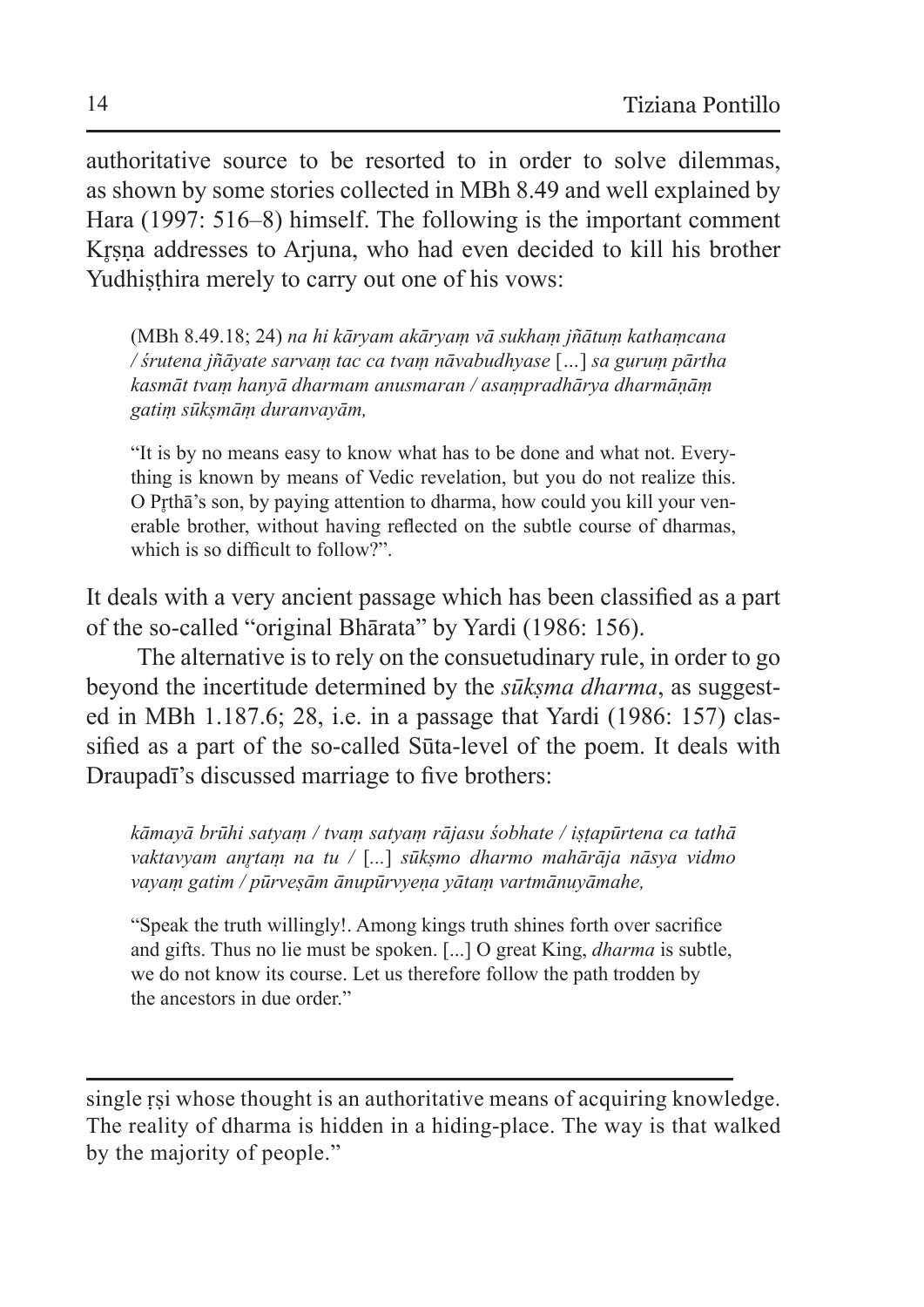Nevertheless, the elusive character of *dharma* is precisely explained elsewhere as a consequence of an improper overlap between *dharma* and *ācāra* "customary behaviour":

(MBh 12.254.21) *pranaṣṭaḥ śāśvato dharmaḥ sadācāreṇa mohitaḥ / tena vaidyas tapasvī vā balavān vā vimohyate,*

"The perpetual *dharma* disappears when it is confused with good customary behaviour. Everyone is deluded, whether learned, ascetic or power $f_{11}$ ]. 15"

In my opinion, the occurrence in MBh 3.196.39–40, nonetheless included in an almost recent text (i.e., in a so-called "addition made by the Harivaṃśakāra" according to Yardi 1986: 157), is extremely illustrative, inasmuch as it proposes a sort of opposition between the *sūkṣma dharma* and the true *dharma*. A pious woman unexpectedly asserts that her interlocutor, i.e. a Brāhmana, does not actually know the plurality of *dharma*s, which by contrast will be taught by a hunter coming from Mithilā, i.e. by a Śūdra:

*durjñeyaḥ śāśvato dharmaḥ sa tu satye pratiṣṭhitaḥ / śrutipramāṇo dharmaḥ syād iti vr̥ddhānuśāsanam // bahudhā dr̥ṣyate dharmaḥ sūkṣma eva dvijottama / bhavān api ca dharmajñaḥ svādhyāyanitataḥ śuciḥ / na tu tattvena bhagavan dharmān vetsīti* 

*me matiḥ,*

"The perennial *dharma* is hard to know, but it is well founded on truth, *dharma* should have Revelation as its source of knowledge according to the teachings by the elders. Many times *dharma* isseen as a subtle thing, o supreme twice-born and you too are aware of *dharma*, devoted to study, and pious; yet, sir, I think that you do not actually know <the several> *dharma*s."

In other words the awareness of the true *dharma* is independent from *varna*.

<sup>15</sup> The expression *sūkṣma dharma* occurs some lines below, in MBh 12.254.35.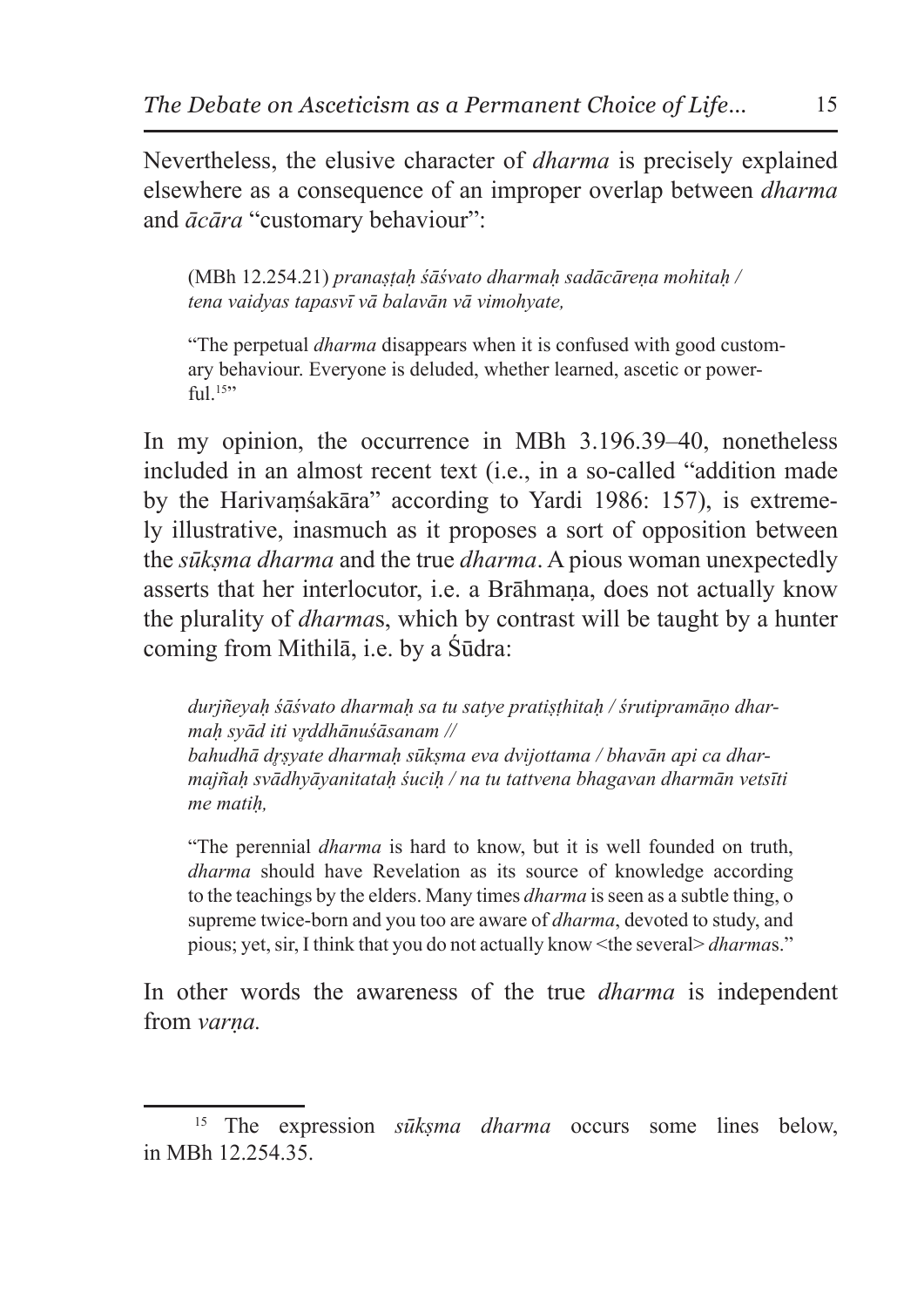# **5. Conclusions**

The thesis suggested by the quoted verses, which however insist on underlining the necessary link to the scriptures (*śrutipramāṇo dharmah*), is that a more important one does exist, namely the true *dharma*. It directly relies on Truth (*satyam* occurs twice in the occurrences mentioned above, i.e. in MBh 1.187.6 and 3.196.39), but it is subtle, uncertain and unstable, so that a reformed rigid system of Law is a *desideratum*, i.e., the promoted rising of the winning and lasting brahmanical inclusivistic *varṇāśrama* system, which was possibly being fixed contemporaneously. In fact, the *dharma* which is *sūkṣma* is said to be fortunately taught in the *Dharmaśāstra*s, according to MBh 5.138.7 (which is a passage not included in Hara's survey<sup>16</sup>):

*tvam eva karṇa jānāsi vedavādān sanātanān / tvaṃ hy eva dharmaśāstreṣu sūkṣmeṣu pariniṣṭhitaḥ,*

"Karṇa, you know the perennial sayings of the *Veda*s, and you are well grounded in the subtle corpora of rules on *dharma*."

If this is a likely justification for emphasizing the elusive character of *dharma*, on the other hand, we have to wonder why it was involved in Aśvaghoṣa's works which paradoxically, however, put the *sūkṣma dharma* in a better light than that found in *Mahābhārata* occurrences, since it is considered as a valuable instrument for governing, available to *rājarṣi*s. Nevertheless, the two works share at least a single viewpoint: the so-called *sūkṣma dharma* might have been considered by Aśvaghoṣa as a sort of zero-level, from which respectively, the true Buddhist *dharma* way started, and the rigid brahmanic rule system (*Dharmasūtra*s and so on) was fixed. This shared conscious position could be an additional reason to lean towards MBh and Bcar as being earlier than *Manusmrti*—by agreeing with Biardeau (2002: I.85) and Hiltebeitel (2006: 231), rather than with Olivelle (2005: 37–40; 2009: XVII–XXIII). As a consequence the important Indo-Aryan change that

<sup>&</sup>lt;sup>16</sup> MBh 5.138 dates back to the Sauti level according to Yardi 1986: 157.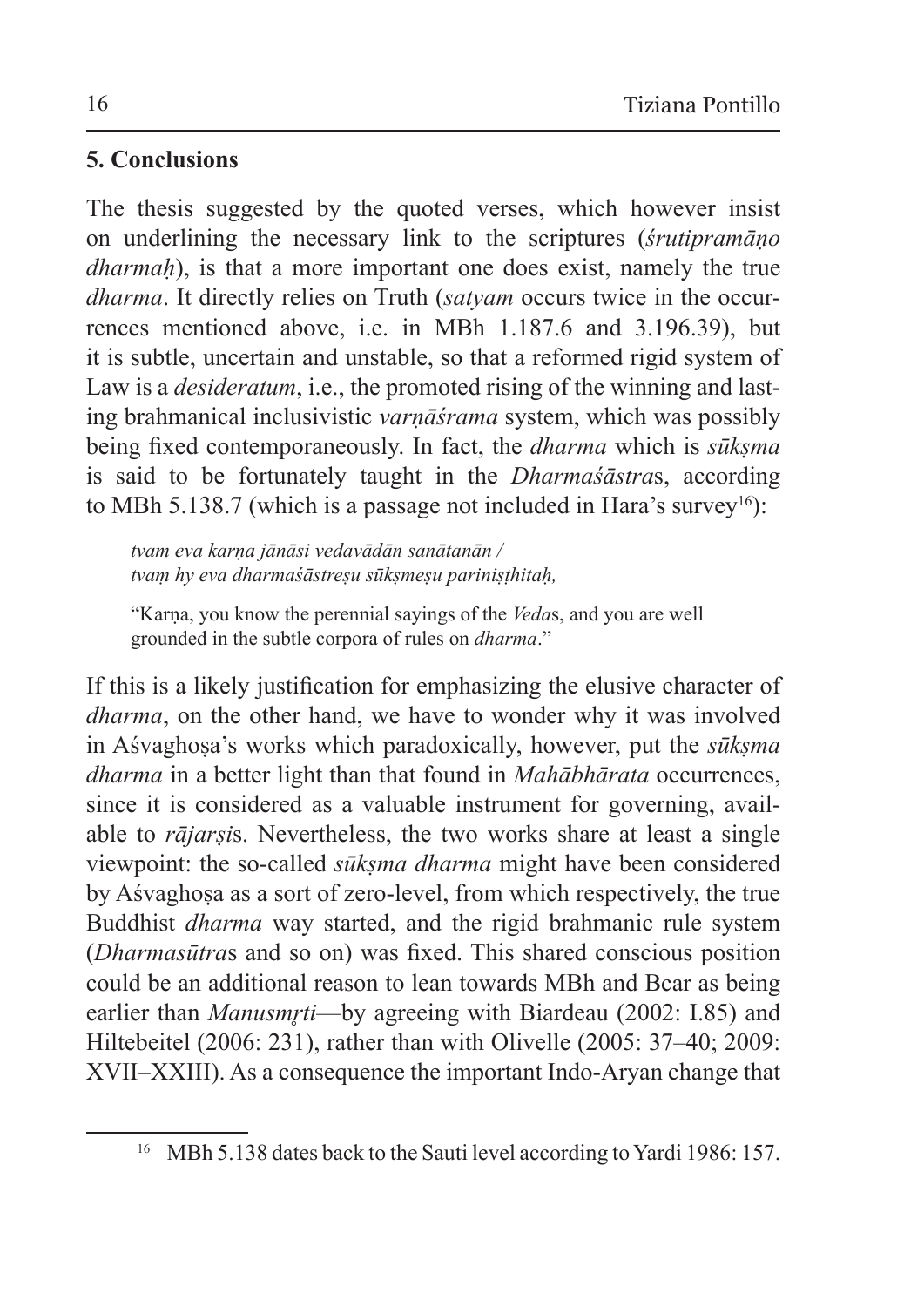started with the systematization of the *śrauta* ritual might not have been a "Brahmanical counter-reformation", but rather a "Brāhmanical Reform".<sup>17</sup>

Accordingly, the peculiar emphasis given by Aśvaghoṣa to this common Buddhist and brahmanic past could be the outcome of the well-known self-consciousness typical of such a long Indian tradition, which has interpreted and re-interpreted itself many times. Therefore, Aśvaghosa could have used the MBh expression in order to remind his listeners that both Śuddhodana's and his ancestors' course of life was closer to the future Buddha's way than Śuddhodana himself was aware of, while it was extremely distant from the contemporary Brāhmaṇa-oriented reform. In Saund. 2.38, i.e. immediately after the occurrence of the expression *sūkṣma dharma*, King Śuddhodana is praised, precisely for his deliberately abstaining from applying the hereditary right etc.:

*vyaktam apy arthakr̥cchreṣu nādharmiṣṭham atiṣṭhipat / priya ity eva cāśaktaṃ na saṃrāgād avīvr̥dhat,*

"He did not appoint an unrighteous man to a difficult office, even when he was the obvious candidate, nor did he promote an incompetent man out of affection, merely saying 'he is a dear person!'."

In other words, King Śuddhodana still seems to adhere to the prereformed *dharma* of kings, when a real contest determined the winner in the sacrificial arena. Furthermore, it could not be a mere accident that Śuddhodana's kingdom is compared with the *dīkṣā* in Saund 2.6:

*yaḥ pūrvai rājabhir yātāṃ yiyāsur dharmapaddhatim / rājyaṃ dīkṣām iva vahan vr*ttenānvagamat pitrņ,

"In his wish to follow the path of *Dharma* trodden by previous kings, he followed his ancestors with regard to his behaviour, considering his kingship as a consecration for performing a sacrifice."

<sup>&</sup>lt;sup>17</sup> Cf. Pontillo, in press.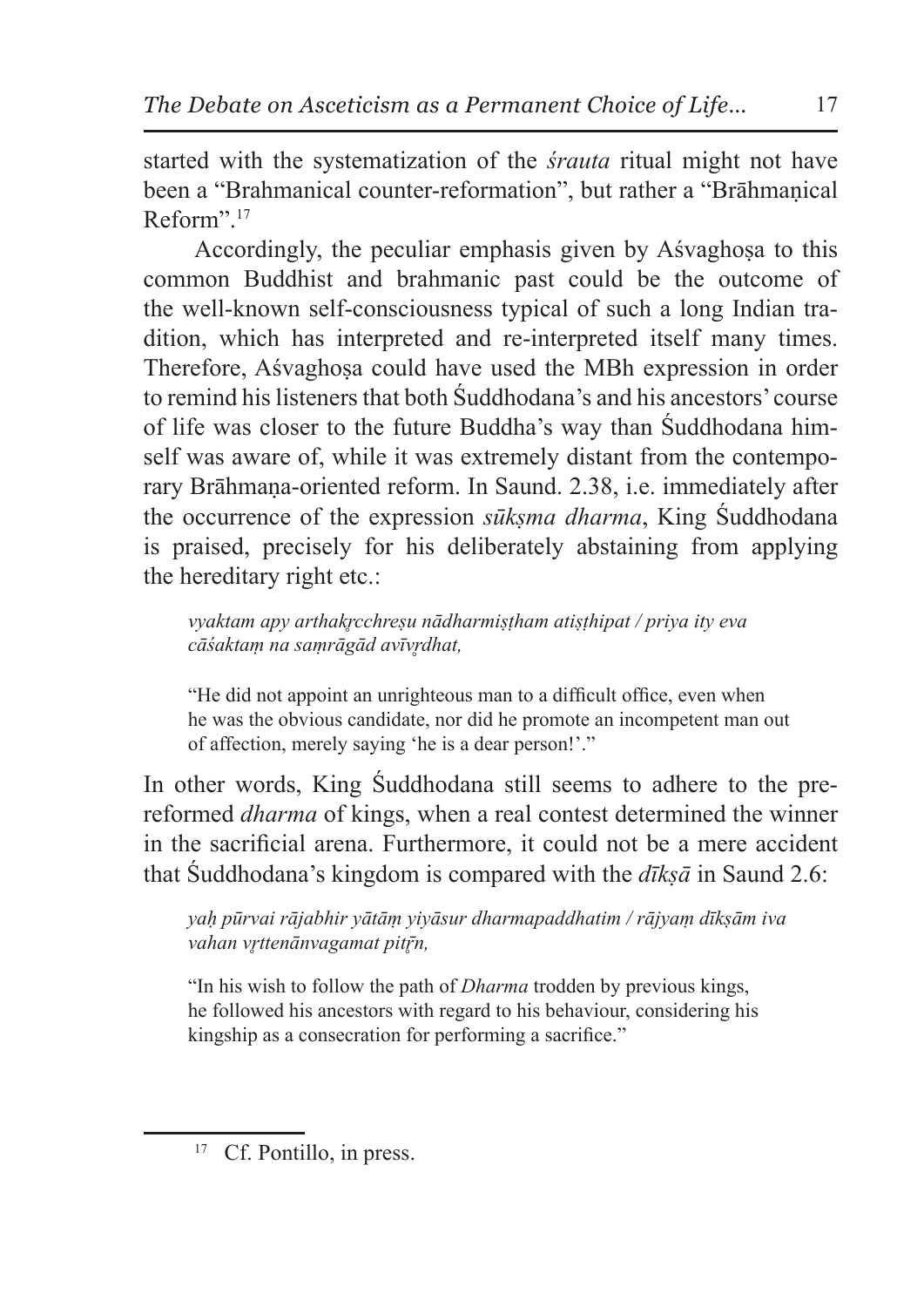It closely recalls Heesterman's (1993) reconstruction of the bloody sacrifice as a ritual pattern for aspiring kings, who as ascetics lived inside the forest and as wandering warriors accumulated the goods mandatory for becoming *yajamāna*s. The following well-known *Rāmāyaṇa* passage consistently recalls the fact that all the ancient royal seers alternatively lived in the forest as ascetics as a current kingly pattern:

(R 2.88.19) *idam evāmr̥taṃ prāhū rājñāṃ rājarṣayaḥ pare / vanavāsaṃ bhavārthāya pretya me prapitāmahāḥ,*

"Living in the forest – as the royal seers of old, my ancestors, used to say – is the real drink of immortality for kings, and leads to well-being after death" (tr. Pollock 1986: 269).

We could thus assume that this was a further fragment of the brahmanical *dharma* of Aśvaghoṣa's age which his *Mahākāvya* makes known, to be added to the already broad mosaic reconstructed by Hiltebeitel in 2006.

### **References: Primary Sources**

- Bcar = *Buddhacarita* = Johnston, E. (ed. tr.). 1972 [Lahore 1936]. *Aśvaghoṣa's Buddhacarita or Acts of the Buddha*. Complete Sanskrit Text with English Translation. Delhi: MLBD.
- Kum = *Kumārasaṃbhava* = Scharpé, A. (ed.). 1958. *Kālidāsa-Lexicon*. Vol. I. *Basic Text of the Works*, Part III. Brugge: De Tempel.
- MBh = *Mahābhārata* = Sukthankar, V. S., S. K. Belvalkar and P. L. Vaidya (eds). 1933–1971 *The Mahābhārata*. For the First Time Critically Edited. 19 Vols. Poona: BORI.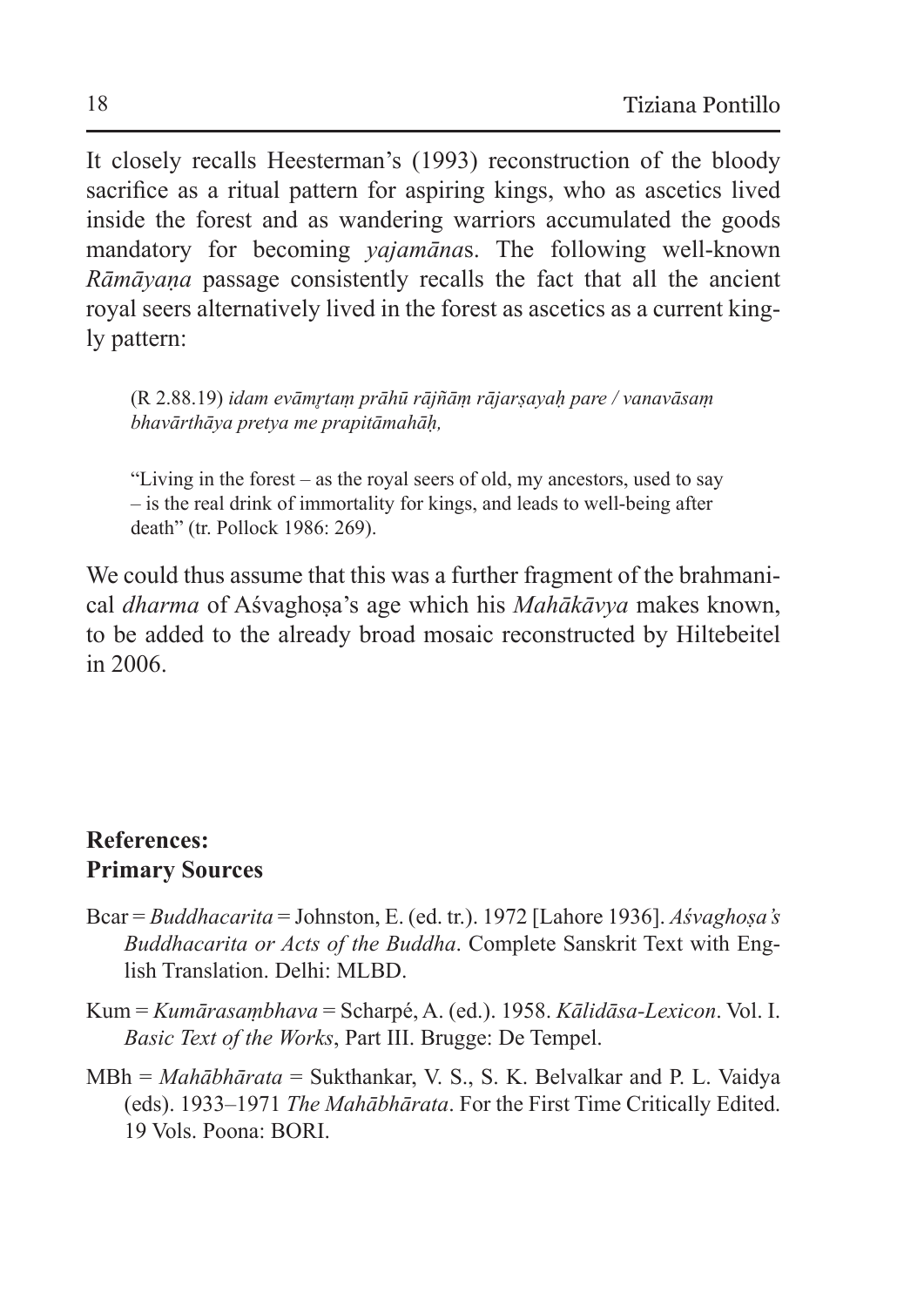- R = *Rāmāyaṇa =* Bhatt, G.H. and U.P. Shah (eds). 1960–1975. *The Vālmīki Rāmāyaṇa*. 7 vols. Baroda: The Maharaja Sayajirao University of Baroda. Oriental Institute.
- Ragh = *Raghuvaṃśa* = Scharpé, A. (ed.). 1964. Kālidāsa-Lexicon. Vol. 1. *Basic Text of the Works*, Part IV *Raghuvaṃśa*. Brugge: De Tempel
- Saund = Saundarananda = Johnston, E. (ed.). 1928. *The Saundarananda of Aśvaghoṣa*. London: Oxford University Press.

#### **Secondary Sources**

- Biardeau, M. 2002. *Le Mahābhārata: Un récit fondateur du brahmanisme et son interprétation*. 2 Vols. Paris: Seuil.
- Boccali, G. 2010. The King and the *Ahiṃsā* in Early *Kāvya*. In: D. Stasik and A. Trynkowska (eds). *The City and the Forest in Indian Literature and Art.* Warsaw: Elipsa: 185–93.
- Brockington, J. L. 1984. *Righteous Rāma. The Evolution of an Epic*. Delhi– Oxford: Oxford University Press.
- Bronkhorst, J. 1993. *The Two Sources of Indian Asceticism* (Schweizer Asiatische Studien. Monographien Bd. 13). Bern: P. Lang.
- Covill, L. (tr.). 2007. *Handsome Nanda by* Ashvaghosha (Clay Sanskrit Library). New York: New York University Press & JJC Foundation.
- Cowell, E. B. (ed. and tr.). 1893. *The Buddhacarita of Aśvaghoṣa* (Anecdota Oxoniensia. Aryan Series vol. 1, Pt. 7). Oxford: Clarendon Press.
- Fitzgerald, J. 2004. *The Mahābhārata*. 11. The Book of the Women. 12. The Book of Peace, Part One. Chicago and London: University of Chicago Press.
- Hara, M. 1997. ANote on *Dharmasya Sūkṣmā Gatiḥ*. In: E. Franco and K. Preisendanz (eds). *Beyond Orientalism: the Work of Wilhelm Halbfass and Its Impact on Indian and Cross-Cultural Studies*. Amsterdam: Rodopi.
- Heesterman, J. C. 1993. *The Broken World of Sacrifice*. Chicago: University of Chicago Press.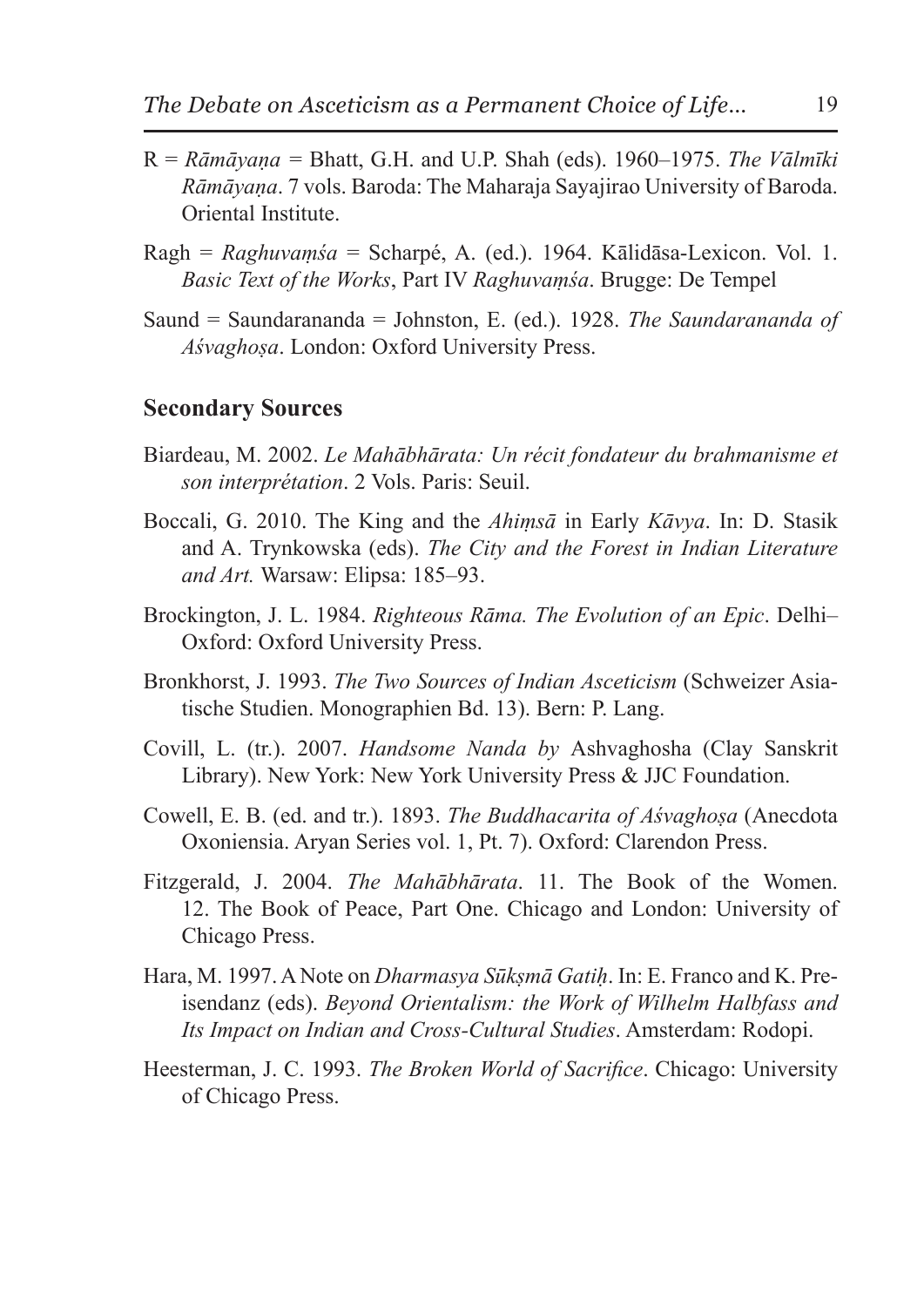Hiltebeitel, A. 2006. Aśvaghoṣa's Buddhacarita: The First Known Close and Critical Reading of the Brahmanical Sanskrit Epics. In: *Journal of Indian Philosophy* 34: 229–286.

—. (2010a). *Dharma* (Asian *Spiritualities Series*, ed. H. Rosemont). Honolulu: University of Hawai'i Press.

—. (2010b). *Mokṣa* and *Dharma* in the *Mokṣadharma* (TheBrown Conference on Early Indian Philosophy in the *Mahābhārata*. Brown University, April 9 – April 11, 2010): http://www.brown.edu/Departments/Sanskrit\_ in Classics at Brown/BrownMBhPhilosophyConference/Participants. shtml (access 15.06.2012)

—. 2011. *Dharma: Its Early History in Law, Religion, and Narrative*. Oxford: Oxford University Press.

Johnston 1936: see Bcar.

Olivelle, P. 1996. *Dharmaskandhāḥ* and *Brahmasaṃsthaḥ*: A Study of *Chāndogya Upaniṣad*. In: *Journal of the American Oriental Society* 166, 2: 205–219.

—. 2005. *Manu's Code of Law: A Critical Edition and Translation of the* Mānava-Dharmaśāstra. Oxford: Oxford University Press.

—. 2009. *Life of the Buddha* by Ashvaghosha (Clay Sanskrit Library). New York: New York University Press & JJC Foundation.

- Peterson, I. V. 2003. *Design and Rhetoric in a Sanskrit Court Epic. The Kirātārjunīya of Bhāravi*. New York: Suny.
- Pollock, Sh. I. 1986*. The Rāmāyaṇa of Vālmīki* Vol. II.: *Ayodhyākāṇḍa*. Princeton: Princeton University Press.
- Pontillo, T. (in press). Droṇa and Bhīṣma as borderline cases of pupils and masters in the brāhmaṇical systematization: some other traces of the *Vrātya* tradition in the *Mahābhārata*. Proceedings of the Fifth Dubrovnik International Conference On The Sanskrit Epics And Purāṇas (DICSEP 5), August 11–16, 2008, Dubrovnik, Croatia. Zagreb: Croatian Academy of Sciences and Arts.
- Proferes, Th. 2003. Remarks on the Transition from Rgvedic Composition to Srauta Compilation. In: *Indo-Iranian Journal.* 46 (1): 1–21.